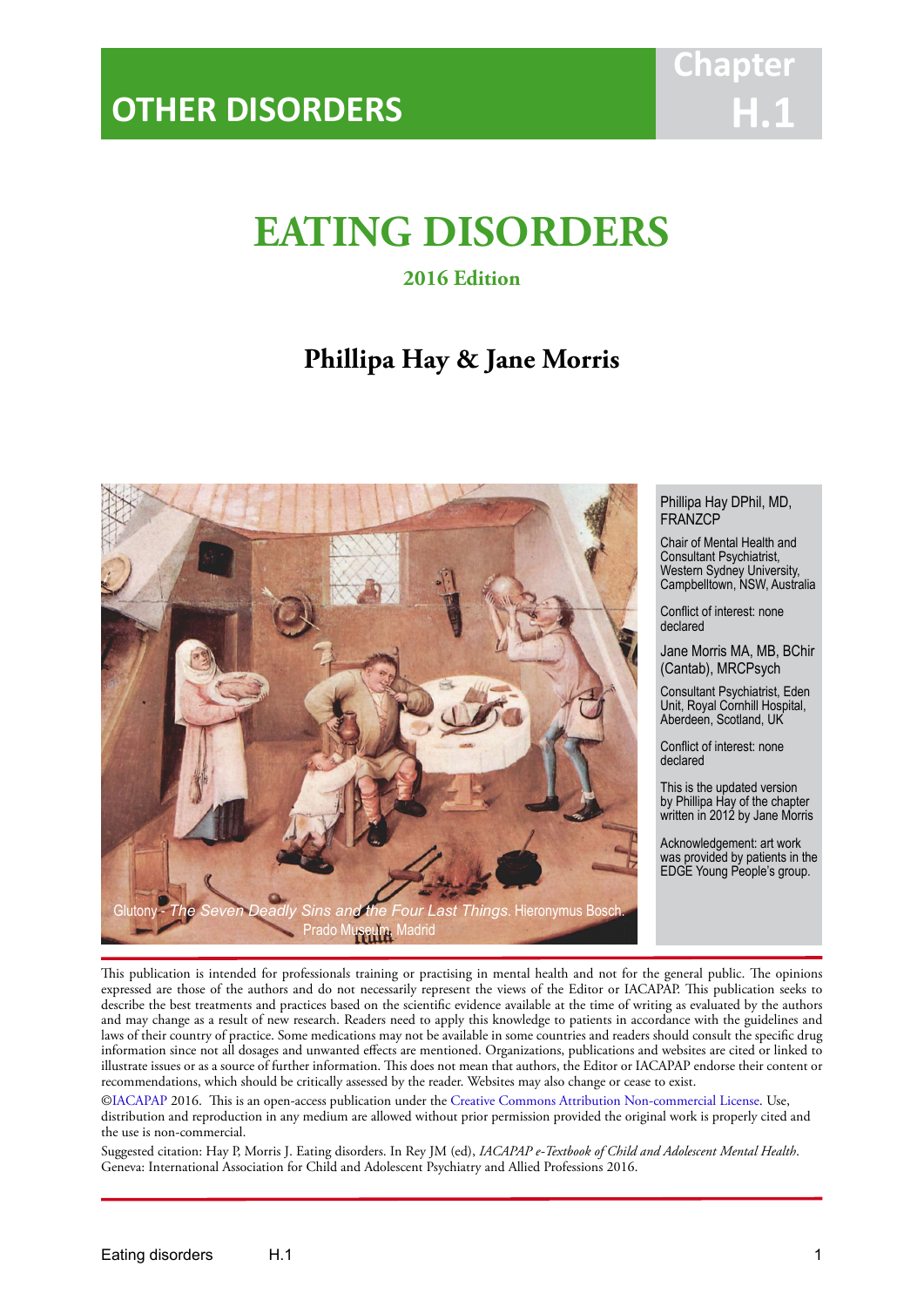This chapter will focus on the three main feeding and eating disorders, anorexia nervosa, bulimia nervosa and to a lesser extent binge eating disorder. Anorexia and bulimia nervosa are two of the most common and severe psy anorexia nervosa, bulimia nervosa and to a lesser extent binge eating disorder. Anorexia and bulimia nervosa are two of the most common drive to lose weight. Other disorders – often described as "feeding disorders" and seen more often in younger children – are considered here largely in terms of differential diagnosis. Some of these disorders, such as avoidant restrictive food intake disorder or ARFID, share the psychological sequelae of weight loss and may evolve into secondary anorexia or bulimia if the obsession with thin body image develops. This is particularly likely in westernized cultures. Childhood obesity is not specifically addressed here, although a variety of psychological difficulties may be associated with its origins and consequences.

In what follows, the term "parent" is used to mean parents, guardians and careers, while "child" is used to mean both children and adolescents unless otherwise specified. Sometimes the child is referred to as "she" since the majority of sufferers are female, but both genders are included. We speak deliberately of "parents" rather than just "mothers", since family carers of both genders can provide important contributions to recovery. Sometimes the term "adults" is used, indicating that professionals – doctors, nurses and other therapists – are included in the comment.

# **HISTORICAL BACKGROUND**

Anorexia nervosa is a syndrome of obsessional fear of weight gain, manifest in a range of compulsive weight-losing behaviours. It has been recognised for many centuries, in all societies, even where cultural preference is for a well-fed appearance. It is believed that some of the medieval christian female saints, such as St Catherine of Sienna, suffered from anorexia nervosa, whilst Richard Morton famously described two cases in a paper of 1689. By the late 19th century there was competition between the English physician William Gull (1874) and the French Lasègue, both claiming to have been the first to describe the condition. While experts still disagree, it would appear that it was Lasègue (1873) who gave the condition its enduring name "anorexia" in his paper *De L'Anorexie Hystèrique*.

#### **Feeding/eating problems in children and their key characteristics**

- Failure to thrive: physical or social causes
- Selective eating: extreme faddiness
- Restrictive eating: child has small appetite and eats a normal range of food but in small amounts
- Functional dysphagia: fear of choking or vomiting—certain foods avoided
- Food refusal: refusal to eat rather than searching for thinness
- Pervasive refusal syndrome: not only food is refused but also refusal to drink, talk, walk and engage in any form of self-care. May be a consequence of severe trauma
- Food avoidance emotional disorder: mood disturbance with weight loss
- Obsessive compulsive disorder: eating rituals and other rituals
- Weight loss associated with psychostimulants (e.g., for ADHD)
- Weight gain associated with antipsychotic medication, which increases appetite
- Anorexia and bulimia nervosa
- Avoidant/restrictive food intake disorder: lack of interest in eating or food, avoidance because of the color, smell, texture etc of food.



The English physician William Gull (1816-1890) and the French Ernest-Charles Lasègue (1816-1883) (below) are considered to have been the first to describe almost simultaneously (in 1873) and independently what we now call anorexia nervosa

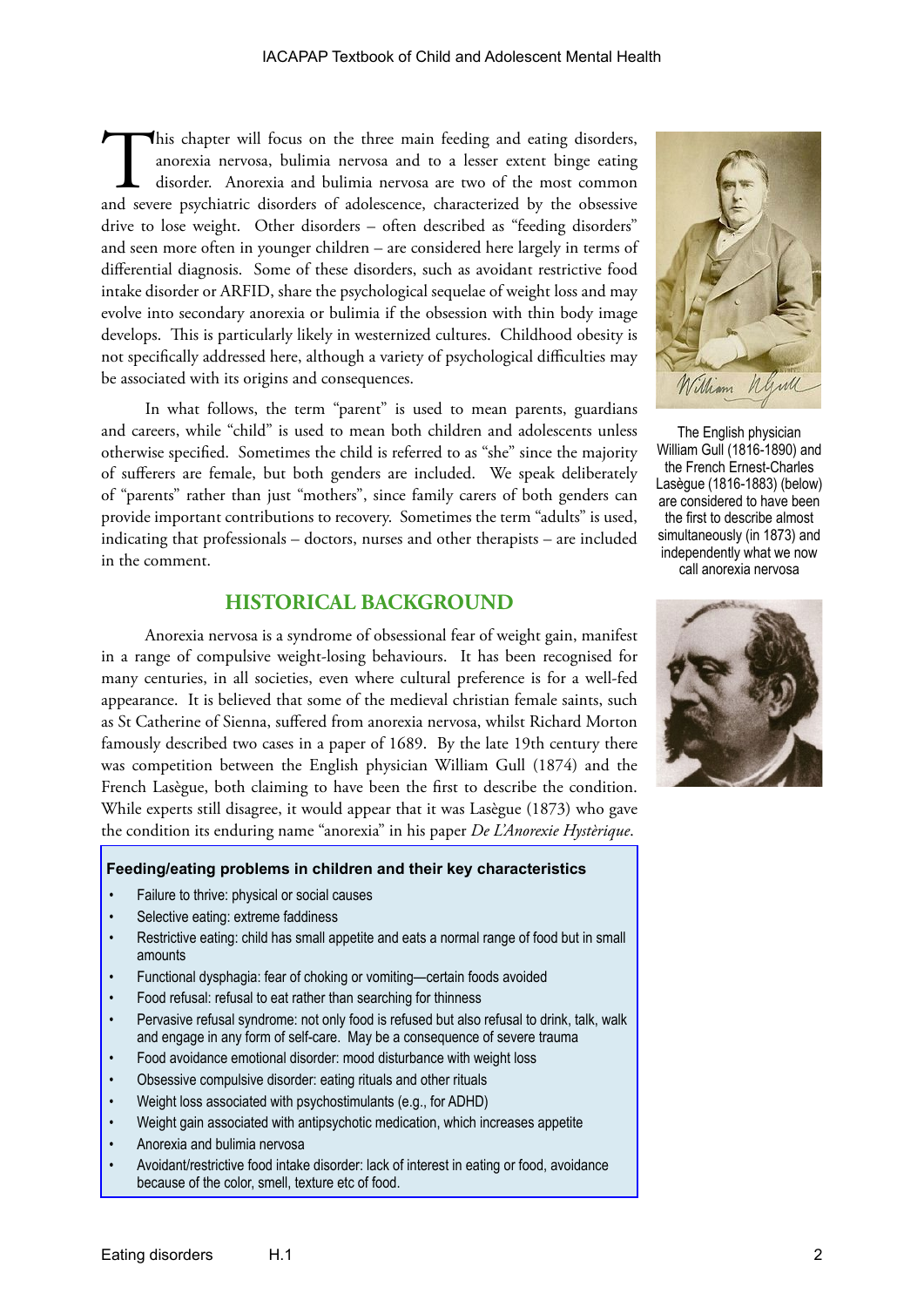Awareness of the condition was largely limited to the medical profession until the latter part of the 20th century, when German-American psychoanalyst Hilde Bruch published her popular work *The Golden Cage: the Enigma of Anorexia Nervosa* in 1978. At the same time, clinicians were also becoming aware of a new "ominous variant of anorexia nervosa", or "bulimia nervosa" as Russell (1979) described the condition. The name bulimia nervosa was applied to the newly observed epidemic characterized by dysregulated eating in which binge eating undermines the sufferer's attempts to lose weight.

# **DEFINITIONS**

Disordered eating is only one of the symptoms of anorexia nervosa and bulimia nervosa. It may be more helpful to consider them as disorders of obsessive fear of weight gain, involving a range of different compulsions designed to avoid the dreaded consequence. The term anorexia which literally means "lack of hunger" is particularly unsuitable for an illness in which the sufferers are constantly obsessed by thoughts – and even dreams – of food, and tormented by calculating how to resist their extreme hunger in order to avoid weight gain.

Restriction of eating is obviously a prominent feature, but there are many other compensatory behaviors, such as over-exercising, various forms of purging and repeated checking and reassurance-seeking by weighing, measuring or mirror gazing, for instance. The precise definition is a matter of some controversy, since psychiatric diagnosis is evolving. The DSM (American Psychiatric Association, 2013) and ICD (World Health Organization, 1992) are gradually moving closer to describing syndromes that embody statistically valid symptom clusters, reflect growing genetic and neurological understanding, and predict responses to treatment. These considerations make it worthwhile, even in children and adolescents, to divide the disorders into anorexia nervosa and bulimia nervosa,

#### **Body Masss Index (BMI)**

- Body mass index (BMI, Quatelet's index) is a commonly used index of adiposity that controls for the effects of height when assessing weight
- BMI = weight in kg divided by height (in meters) squared
- **BMI** is used in actuarial tables, since a BMI of 20 to 25 is associated with lower morbidity and mortality
- Children and adolescents are in a state of perpetual and irregular growth, so that BMI may be blind to a fall-off in expected height as well as weight.

| Table H.1.1<br>Symptoms used for the diagnosis of anorexia and bulimia nervosa                                                                                                                        |                                                                                                                                                                                                                                                     |  |  |  |  |
|-------------------------------------------------------------------------------------------------------------------------------------------------------------------------------------------------------|-----------------------------------------------------------------------------------------------------------------------------------------------------------------------------------------------------------------------------------------------------|--|--|--|--|
| <b>Anorexia nervosa</b>                                                                                                                                                                               | <b>Bulimia nervosa</b>                                                                                                                                                                                                                              |  |  |  |  |
| Abnormal eating                                                                                                                                                                                       |                                                                                                                                                                                                                                                     |  |  |  |  |
| Restricting food intake and weight loss to less than that<br>minimally expected for age, sex and developmental<br>stage*                                                                              | Recurrent episodes of binge eating that are<br>$\bullet$<br>associated with as sense of loss of control and the<br>$\bullet$<br>episode is an unusually large amount of food                                                                        |  |  |  |  |
| Fear of gaining weight                                                                                                                                                                                |                                                                                                                                                                                                                                                     |  |  |  |  |
| Persistent behaviour to avoid weight gain (e.g., dieting,<br>exercising—restricting type—vomiting, purging, using<br>laxatives-binge eating/purging type)                                             | Compensatory behaviour in order to prevent weight<br>gain after binging (e.g., vomiting after binging,<br>purging-purging type-alternating periods of fasting,<br>excessive exercise-nonpurging type)<br>Weight is usually average or above average |  |  |  |  |
| Body shape distortion                                                                                                                                                                                 |                                                                                                                                                                                                                                                     |  |  |  |  |
| Undue influence of one's body weight or shape on self-evaluation<br>$\bullet$<br>Lack of recognition of the seriousness of the problem<br>$\bullet$                                                   |                                                                                                                                                                                                                                                     |  |  |  |  |
| *DSM-5 has no upper limit for underweight status. Binge-eating disorder solely requires recurrent binge eating with marked<br>distress and specifiers of features of the binge eating suh as disgust. |                                                                                                                                                                                                                                                     |  |  |  |  |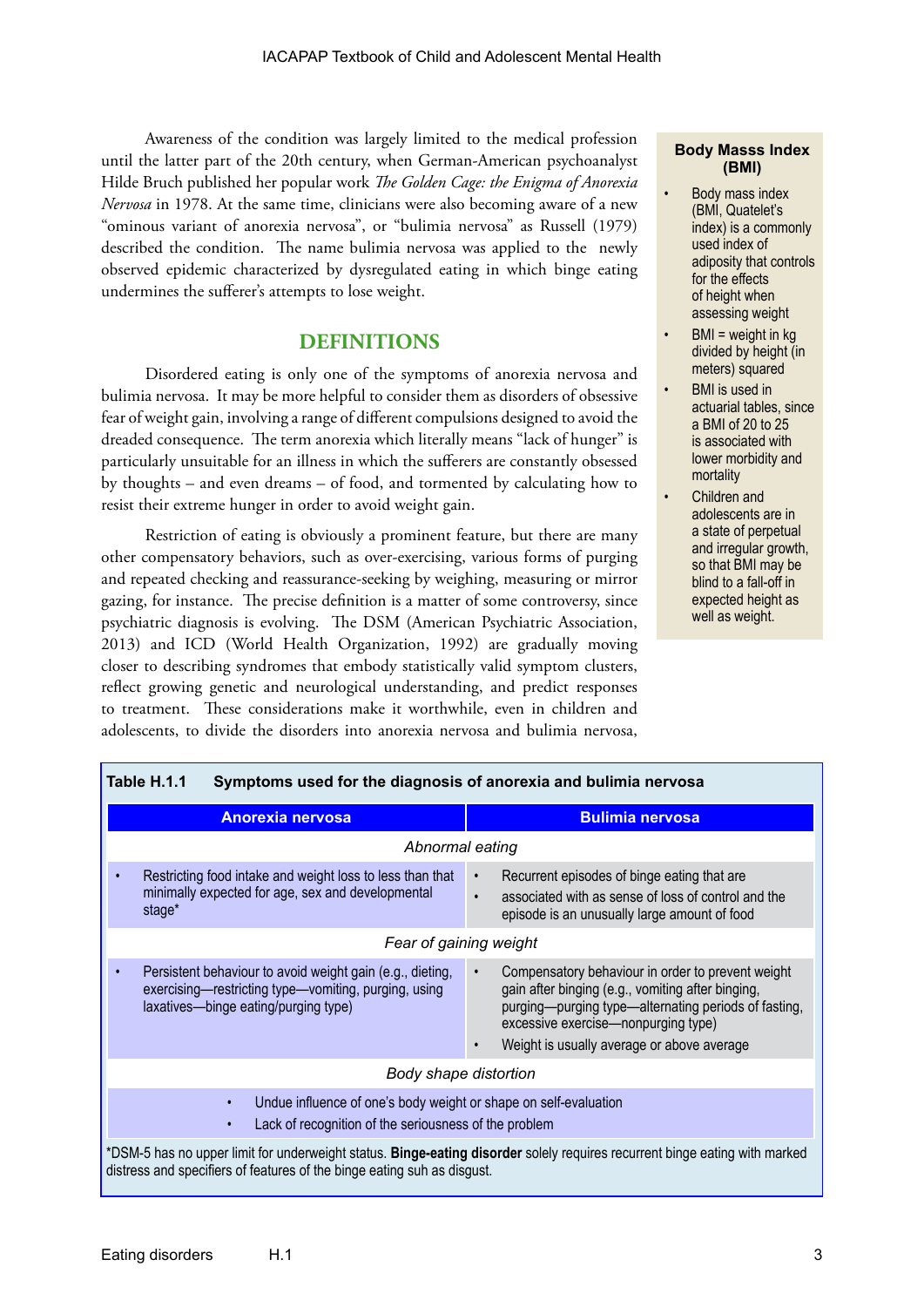acknowledging some overlap and acknowledging also that using weight or body mass index (BMI) to distinguish between the two may not be an accurate proxy for the nature of the core psychological disorder. Young people with bulimia nervosa, who by definition have a normal weight, share the drive for thinness. However, people who maintain low weight for long periods by restriction alone or with exercise may be genetically different from those who end up bingeing and purging (Kiezebrink at al, 2009).

| <b>Disorder</b>                                                 | <b>Weight</b>                   | <b>Body image</b><br><b>concerns</b>                                                                             | <b>Presence of</b><br>bingeing                                       | <b>Purging</b>                                                                                      | <b>Comments</b>                                                                                         |
|-----------------------------------------------------------------|---------------------------------|------------------------------------------------------------------------------------------------------------------|----------------------------------------------------------------------|-----------------------------------------------------------------------------------------------------|---------------------------------------------------------------------------------------------------------|
| Famine<br>induced<br>starvation                                 | Low                             | <b>No</b>                                                                                                        | When food<br>available                                               | <b>No</b>                                                                                           | Starvation<br>brings its own<br>psychological<br>consequences                                           |
| <b>Weight loss</b><br>of physical<br><b>illness</b>             | Low                             | No                                                                                                               | Not usually                                                          | No, though vomiting and<br>diarrhea may occur as<br>part of the illness                             |                                                                                                         |
| Anorexia<br>nervosa,<br>restrictive type<br>$(AN-R)$            | Low, and<br>usually<br>stable   | Yes, marked,<br>although<br>occasionally<br>thinness and<br>starvation<br>are valued<br>for religious<br>reasons | <b>No</b>                                                            | No, by definition.<br>However, compulsive<br>exercise is often part of<br>the picture               | Deliberate<br>self-harm may<br>be used to<br>self-punish<br>or if obligatory<br>refeeding is<br>imposed |
| <b>Anorexia</b><br>nervosa, binge<br>purge subtype<br>$(AN-BN)$ | Low and<br>fluctuating          | Yes, as for AN-R                                                                                                 | Yes, but usually<br>smaller binges<br>than in normal<br>weight AN-BN | Yes, by self-induced<br>vomiting, use of<br>laxatives, compulsive<br>exercising or over<br>activity | See above                                                                                               |
| <b>Bulimia</b><br>nervosa                                       | Normal                          | Yes                                                                                                              | Yes, often<br>massive                                                | Yes                                                                                                 |                                                                                                         |
| Eating<br>disorder in<br><b>Psychosis</b>                       | Low or<br>normal                | Sometimes.<br>Explanations<br>may be bizarre<br>or delusional                                                    | Occasionally                                                         | Rarely                                                                                              |                                                                                                         |
| <b>Autistic</b><br>spectrum<br>disorders                        | Low,<br>normal or<br>overweight | Sometimes<br>and may be<br>eccentric                                                                             | Occasionally                                                         | Occasionally                                                                                        | Exercise<br>may become<br>compulsive also                                                               |
| Avoidant/<br>restrictive food<br>intake disorder                | May be low<br>or falling        | No                                                                                                               | Not usually                                                          | Not usually                                                                                         |                                                                                                         |
| <b>Obsessive</b><br>compulsive<br>disorder                      | Low,<br>normal or<br>overweight | Often (body<br>dysmorphia)                                                                                       | Variable                                                             | Variable                                                                                            | All habits may<br>become subject<br>to obsessionality                                                   |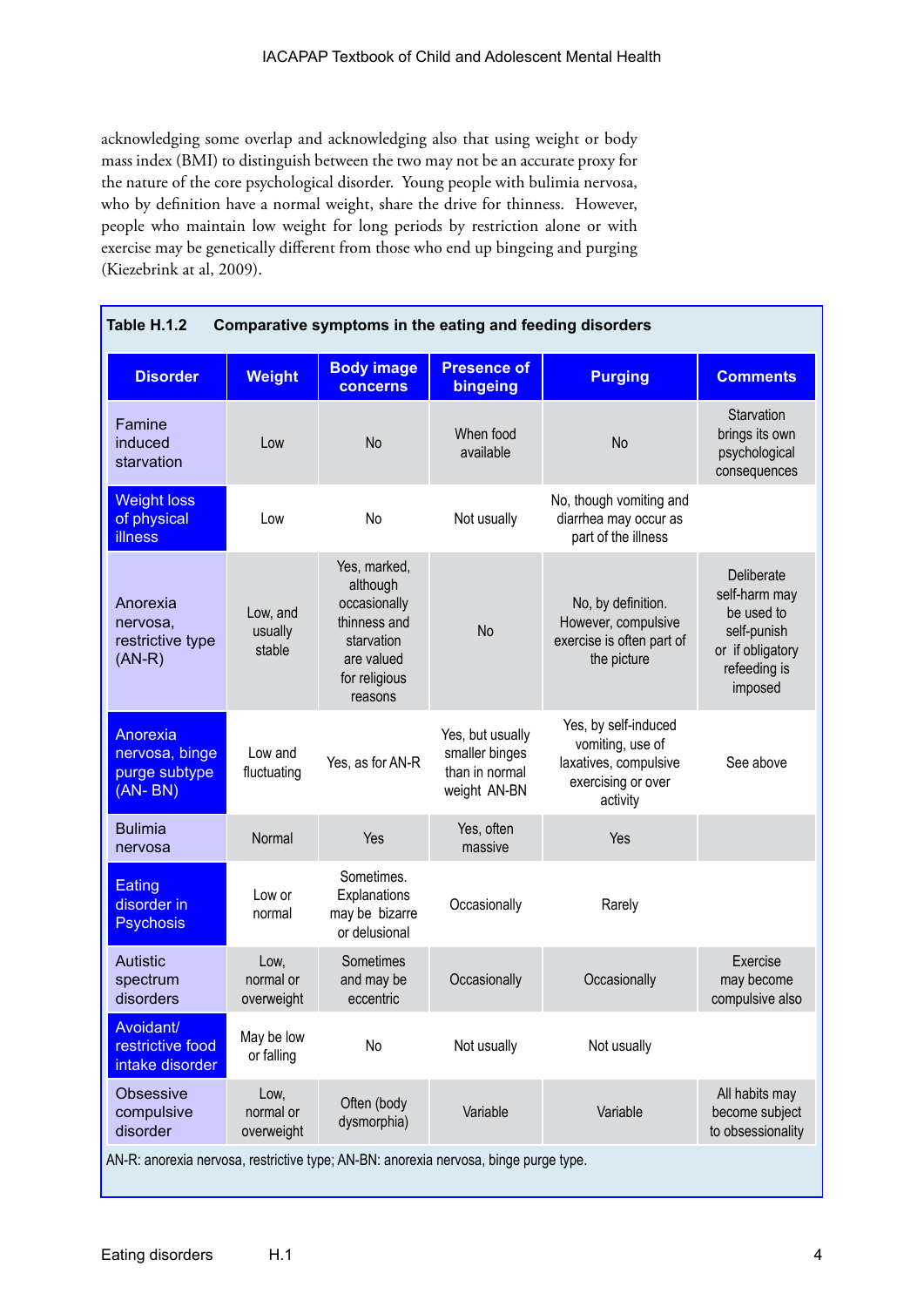Disorders of concern about body image are increasingly seen in pre-pubertal children of both genders. Nomenclature is misleading to non-specialists. On one hand there are so-called "feeding" disorders, such as avoidant restrictive food intake disorder, where food is shunned for reasons other than its fattening capacity, occurring in the context of other physical and psychological disorders. On the other hand anorexia nervosa is characterized by a deliberate drive for thinness. Avoidant restrictive food intake disorder, characterised by an obsessive food avoidance without body image concern, can closely resembles anorexia nervosa.

# **EPIDEMIOLOGY, GENDER AND CULTURE**

#### **Anorexia nervosa**

The average age of onset for anorexia nervosa is around 15 to19 years. It is the commonest cause of weight loss in teenage girls and the commonest cause of inpatient admission to child and adolescent services. Eric Stice and colleagues (2013) found that around 1% of 20 year old women had a life history of anorexia nervosa or atypical anorexia. This is close to the incidence reported in a range of epidemiological studies. Similar outcomes have been reported in Australian adolescents. However, having a full or subthreshold eating disorder in adolescence has been found to be associated with increased risk of other mental health problems in adulthood (Patton et al, 2003).

Whilst more than 90% of anorexia sufferers are female when prevalence is measured across the life span, in young children the sex difference in prevalence narrows (Madden et al, 2009). There is also growing awareness that body image concerns may take a different form in adolescent boys. Some male sufferers describe striving for a muscular body rather than merely a thin one. Compulsive exercise rather than food restriction may be the earliest sign of the disorder in these cases. Some boys become addicted to exercise without body image concerns at first, although these often develop later.

Rationale for food avoidance varies across cultures, with religious explanations for fasting and self-denial prevalent in some, whilst Blake Woodside (2003) has described Indian patients who endorse gastro-intestinal symptoms as their reason for not eating. Interestingly, if these individuals are treated in groups with sufferers from *Western* anorexia, they often develop fear of becoming fat and body image concerns that replace their earlier somatic concerns. Even in Western settings, some patients start out with *somatic* or *ascetic* preoccupations but go on to re-ascribe their behavior to the media-endorsed value of thinness.

The epidemiology of avoidant restrictive food intake disorder is unknown. However in very young children it may be a sizable minority of presentations to clinics and is more common than anorexia nervosa in boys (Nicely et al, 2014).

#### **Bulimia nervosa and binge eating disorder**

The emergence of bulimia nervosa in the late 20th century corresponds with both media glorification of a thin body image, for both bulimia nervosa and binge eating disorder, with increasing availability of palatable high calorie snack food, and the loss of ceremonious communal mealtimes. The peak age of onset is similar to anorexia nervosa – 15-20 years (Kessler et al, 2013). Symptoms are

#### **Are eating disorders becoming more common?**

Anorexia nervosa is found in all historical periods and geographical areas. Clinical incidence studies indicate there has most likely been a small increase in the twentieth century in young women.

Bulimia nervosa and binge eating disorder emerged in increasing numbers in developed countries in the twentieth century, reflecting both the increased availability of food and value of slimness.

The Island of Fiji is typical of the global spread of eating disorders (Pike and Dunne, 2015). Fiji did not have television for many years. It experienced an increase in eating disorders after the introduction of TV, but largely of the bulimia nervosa and binge eating disorder type. Despite the increased prevalence of dieting, the average BMI of the population increased.

The most rapidly growing problem worldwide in the community is recurrent binge eating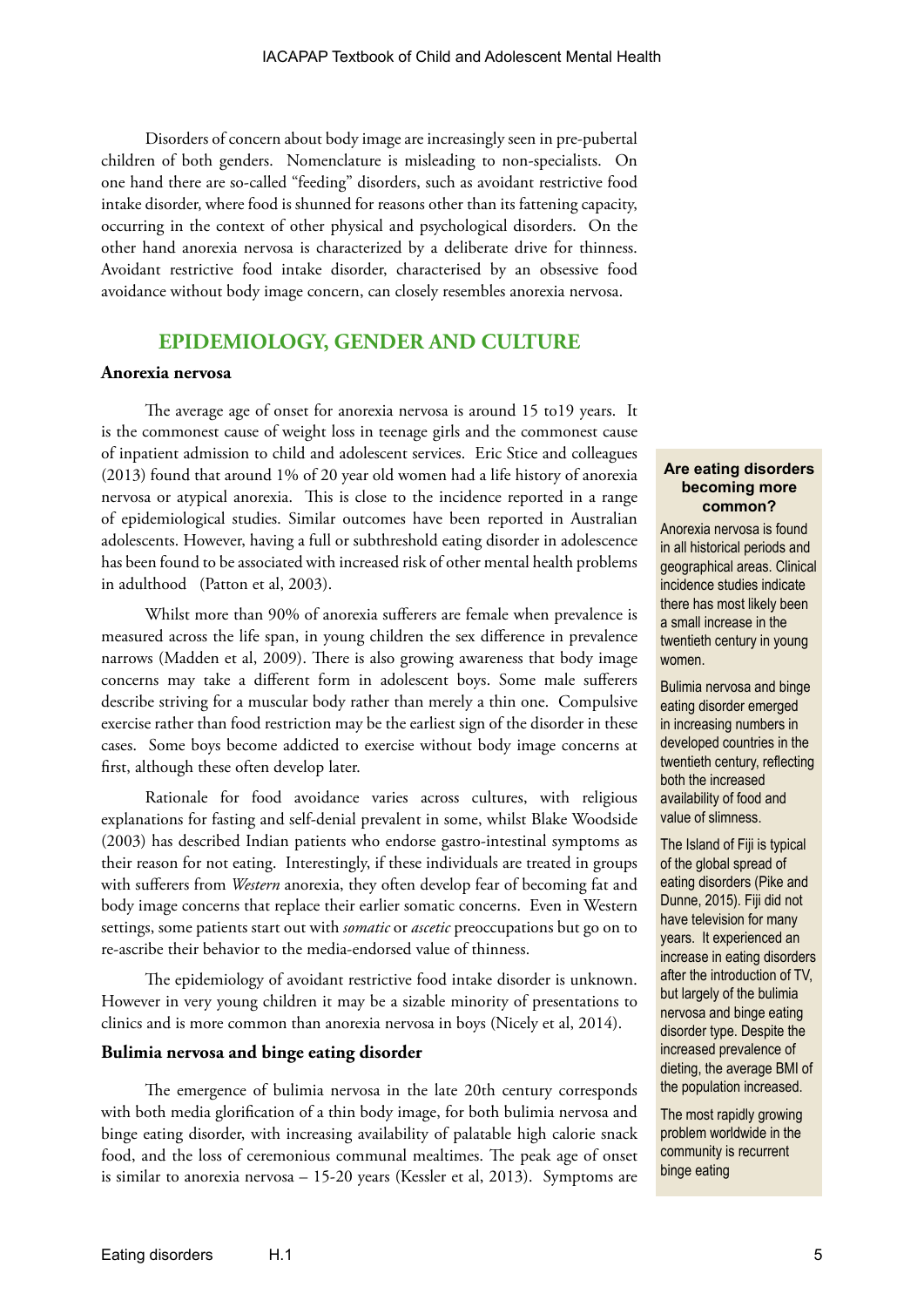easier to conceal than in anorexia nervosa, however, and the average medical presentation does not occur until the sufferer has been aware of the disorder for up to 10 years.

Up to 12% of adolescent girls may experience bulimia nervosa, binge eating disorder or a *specified*  (OSFED) or *uspecified feeding and eating disorder* (UFED) form of bulimic or binge eating disorders (Stice et al, 2013). It is not yet know how many boys are affected, but an increasing emphasis on boys' appearance may be contributing to an increase, and it is believed that boys in the gay community are more vulnerable to develop bulimia nervosa. In studies of people over the age of 15 there is an increasing and large minority of men with eating disorders and binge eating disorder in particular (Mitchison et al, 2014).



# **AETIOLOGY AND RISK FACTORS**

#### **Genetics and neurobiology**

There is substantial evidence that complex genetic factors predispose to the development of the various eating disorders – not necessarily corresponding to accepted diagnostic categories (Mitchison et al, 2014). Family studies have demonstrated the aggregation of cases within families, whilst twin studies of both anorexia and bulimia indicate greater concordance for monozygotic than dizygotic twins. Scandinavian studies (Gillberg & Råstam, 1992) suggest an association between anorexia and autistic spectrum conditions such as Asperger's syndrome, particularly in male sufferers.

Where there is anorexia in a family member, it is often found that other relatives frequently show high perfectionistic and obsessive personality traits. Rather than inheriting an eating disorder *per se*, individuals appear to inherit personality traits of perfectionism and high anxiety, and reduced central coherence (the cognitive tendency to perceive fine detail rather than the "bigger picture").

Where there is bulimia nervosa or binge eating disorder, other relatives seem more likely to be vulnerable to obesity, depression and substance misuse. It has also been observed that eating disorders often complicate or are comorbid with borderline personality disorder.

Looking to the future, research is increasingly investigating the relationships between disturbed gut homones and appetite regulation in eating disorders. Potentially, the impact of starvation on gut microbiota may help explain changes in satiety and taste perception of people binge with anorexia nervosa.

#### **Environmental factors**

Families where at least one person has an eating disorder may contribute both genetically and environmentally. Since eating disorders occur in a familial environment of increased genetic risk, it becomes difficult to dissect the genetic and environmental contribution to the illness.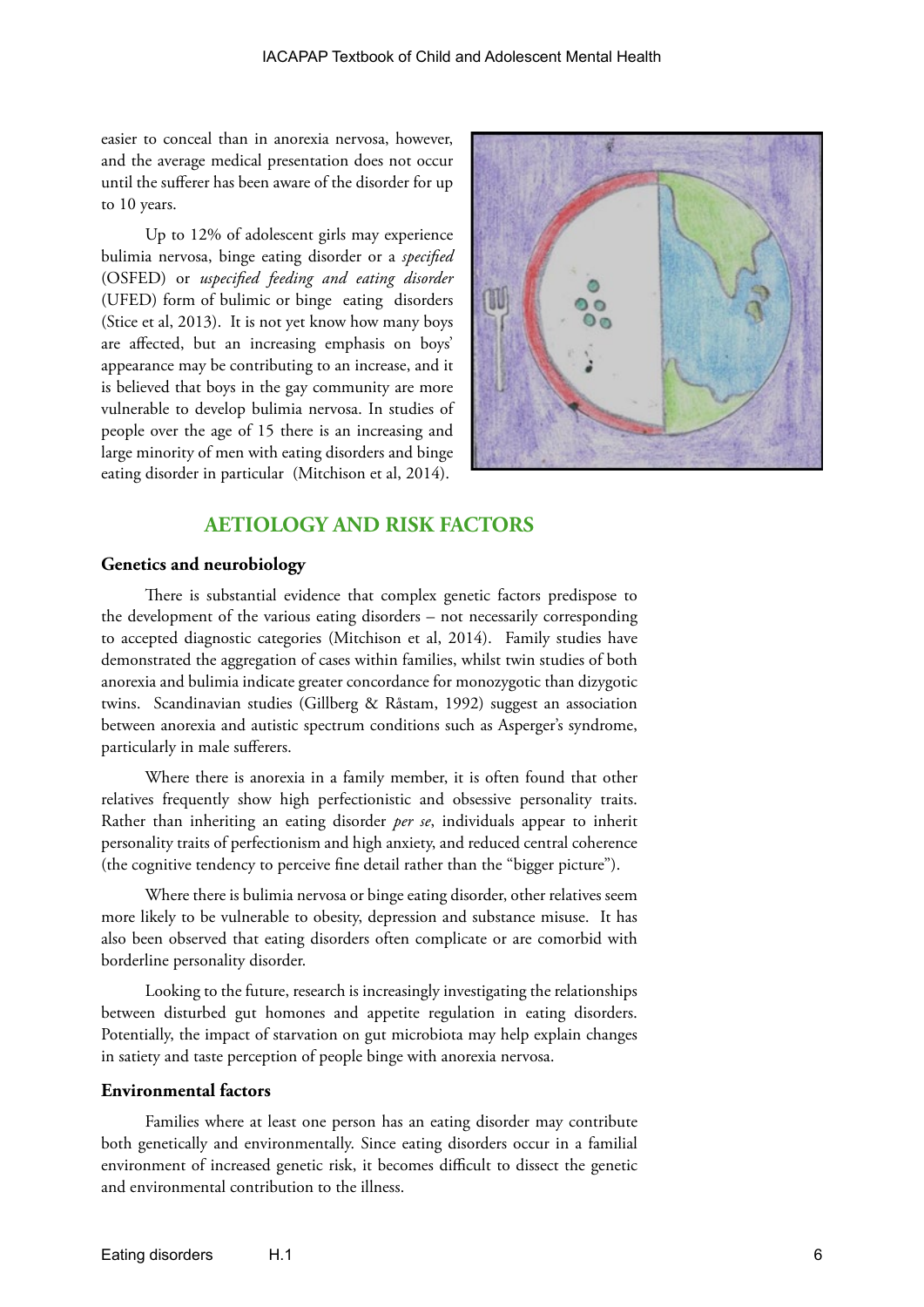Work showing a high incidence of perinatal loss in families of teenagers with anorexia (Shoebridge & Gowers, 2000) suggests a causative role for pathological grief, but the study did not take into account the possibility that the mothers concerned were themselves of low weight and so more likely to miscarry. The same study found that girls with anorexia nervosa were less likely than controls to have spent a night away from home before age 12. This may reflect an empathic response to the personalities of the children concerned rather than be a cause of the disorder.

#### **Triggers**

Puberty and adolescence are undoubtedly major triggers (Mitchison et al, 2014). Young people simultaneously experience the challenge of living with a changing and growing body, new hormone-driven urges, the new cultural expectations, sexual, intellectual and social demands, and the need to process all these with a brain that is itself anatomically and chemically in a state of flux. However, it may be observed that these are *non-specific* triggers. In young people with different pre-disposing vulnerabilities, such triggers may precipitate different disorders, such as a depressive illness, obsessive compulsive disorder or substance misuse. In particular, people with binge eating disorder and bulimia nervosa may develop a problem when binge eating is used to alleviate low mood.

In particular, the onset of both anorexia and bulimia nervosa may be triggered by identical precipitants and may even appear similar for some time. Teenagers with bulimia nervosa may initially lose some weight before binges undo this, and some sufferers follow a fluctuating course, moving between different diagnoses. This unsatisfactory state of affairs makes it difficult to use current definitions and classifications to distinguish between disorders which may well have different genetic roots and perhaps respond to different treatments.

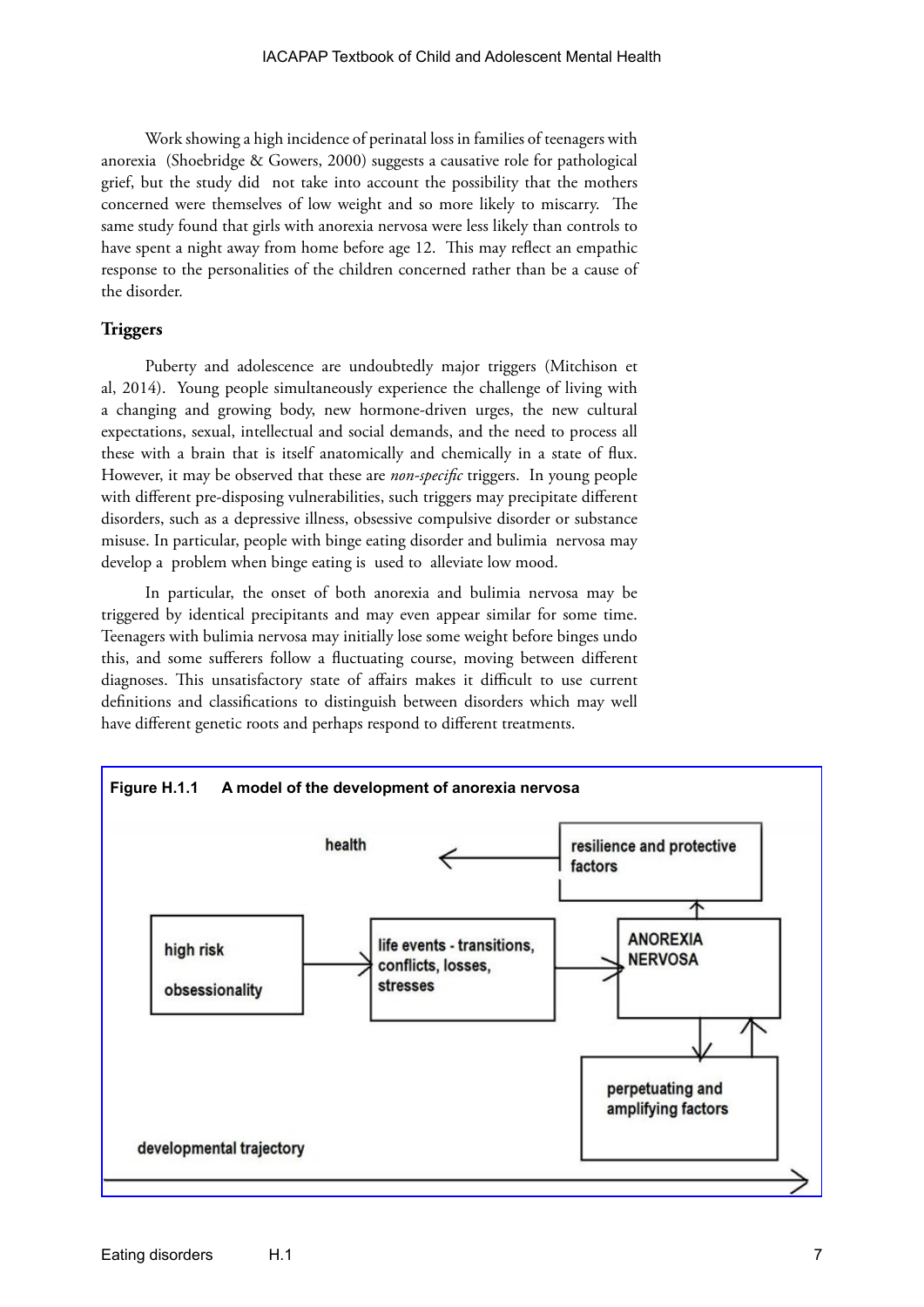## **CLINICAL FEATURES AND DIAGNOSIS**

#### **Anorexia nervosa**

Psychiatric classifications such as ICD-10 and DSM-5 define anorexia nervosa as:

- Restricted eating leading to deliberate weight loss, or failure to grow and increase in weight and height as expected according to age and gender with
- Fear of weight gain and/or persistent failure to maintain a normal weight for age and height, and
- Disturbance of body image, which translates any distress into a perception that their body is too fat.

For patients to meet the diagnostic criteria, there should be at least a loss of 15% of minimum normal weight or, according to ICD-10, a BMI below 17.5 in fully grown adults. Menstruation is typically absent (though women who take the contraceptive pill may have withdrawal bleeds). In males, low testosterone causes atrophied genitalia and absence of morning erections. In the *restrictive subtype*, low weight is achieved by starvation alone or with over-activity. The *binge-purge subtype* involves purging by means of vomiting, use of laxatives, diuretics or slimming pills to get rid of calories. It is widely agreed that these criteria exclude many who may fit into the spirit of the diagnosis and DSM-5 has introduced a new category under the *other specified feeding or eating disorder* (OSFED): *atypical anorexia nervosa* where the person may have lost a substantive amount of weight but is not technically underweight.

 In children and teenagers it is even more important not to adhere to strict definitions of normal weight and DSM-5 does not specify an upper limit of underweight criteria. This recognises that weight and height are moving targets in a growing body. A healthy 12 year old boy on the 50th centile for both weight and height will have a BMI of around 17.5 – which would be underweight for most adult women. On the other hand the teenage daughter of tall parents may have a BMI within the normal range but have severely restricted her intake so that her metabolic rate slows down; she fails to grow and experiences severe obsessive symptoms. She would now be diagnosed with atypical anorexia nervosa.

It is best practice to plot the weight and height of young patients on standard growth charts to compare progression and trends with what is expected. Information about parental height improves the perspective in which growth is assessed. The outward weight and height trajectory of a child is our best proxy for the healthy nutrition of the developing brain within. As already discussed, current definitions and classifications fail to discriminate between probable differences in genetic susceptibility, but adolescents whose eating disorder causes starvation must be re-fed to prevent physical and neurological stunting, regardless of precise aetiology.

Anorexia nervosa patients are usually protective of their habits, or so focused on losing weight they no longer notice or admit the physical and social consequences of starvation, so it is important to also hear from parents, siblings or other informants. It is recommended to document the timeline of weight loss, the

#### **What is a binge?**

The definition of a binge is:

- A quantity of food consumed at a single sitting, which is
- Considerably larger in amount than what would be reasonably consumed at the time

#### AND

There is a sense of loss of control over the consumption of the food.

Sufferers may eventually give up trying to control binges and may even plan them. Some patients with anorexia describe any unplanned food consumption a as binge. In bulimia nervosa there is generally purging behavior after a binge and sufferers may use the term binge to refer to the purging behavior itself. In ICD-11 the requirement for the binge to be objectively large may be removed.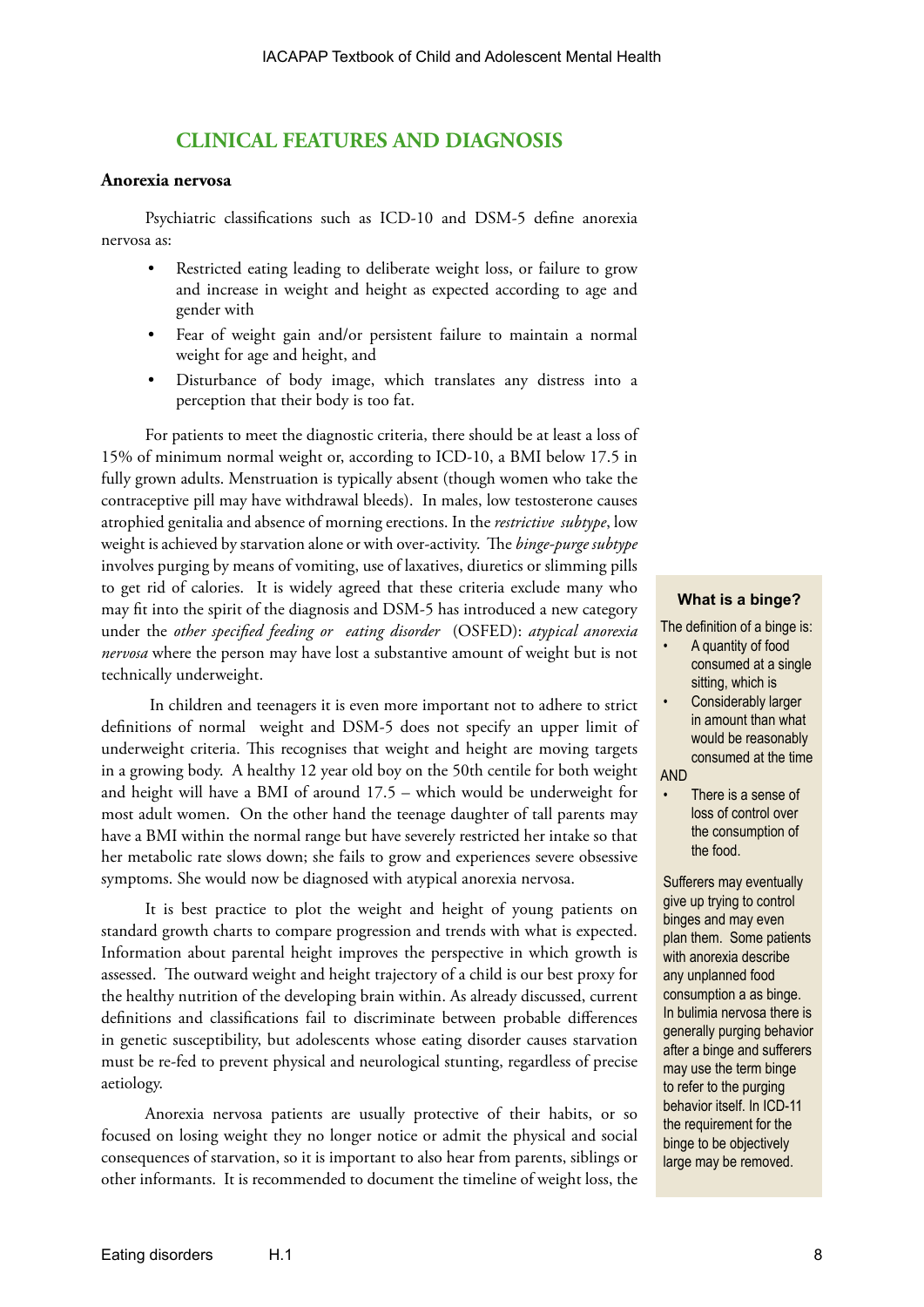#### **Sita**

14 year old Sita presented to the adolescent mental health clinic after multiple gastrointestinal investigations had failed to explain her weight loss, constipation and abdominal pain. She was assessed by a psychologist who raised the possibility of sexual abuse—this caused massive offence to Sita's parents. She had gradually stopped eating every food type that she associated with stomach pain and now existed on a very restricted range of bland foods, in diminishing quantities.

She was hospitalized in a pediatric ward where she declined almost everything on the menu and was eventually naso-gastrically fed (with her and her parents' consent) as a pragmatic measure to re-nourish her. However, as her weight increased Sita became very distressed and asked to go home as she could not tolerate "getting fat". She was reviewed by a child psychologist who made the diagnosis of anorexia nervosa.

patient's highest and lowest weight, preferred weight, and menstruation. Clinicians need to know about current daily food intake, liquids consumed, including low calorie and caffeine-containing drinks, alcohol, drugs and medications. Is there self-induced vomiting, compulsive activity and exercise, use of laxatives, diet pills, herbal medicines, and deliberate exposure to the cold? These behaviors interfere with health and social functioning as well as prevent weight gain. Sufferers typically engage in a mixture of both body-checking behaviors (repeated weighing, measuring, mirror gazing, touching, prodding, pinching, trying on particular garments and comparison with others) and avoidance (such as not appearing in

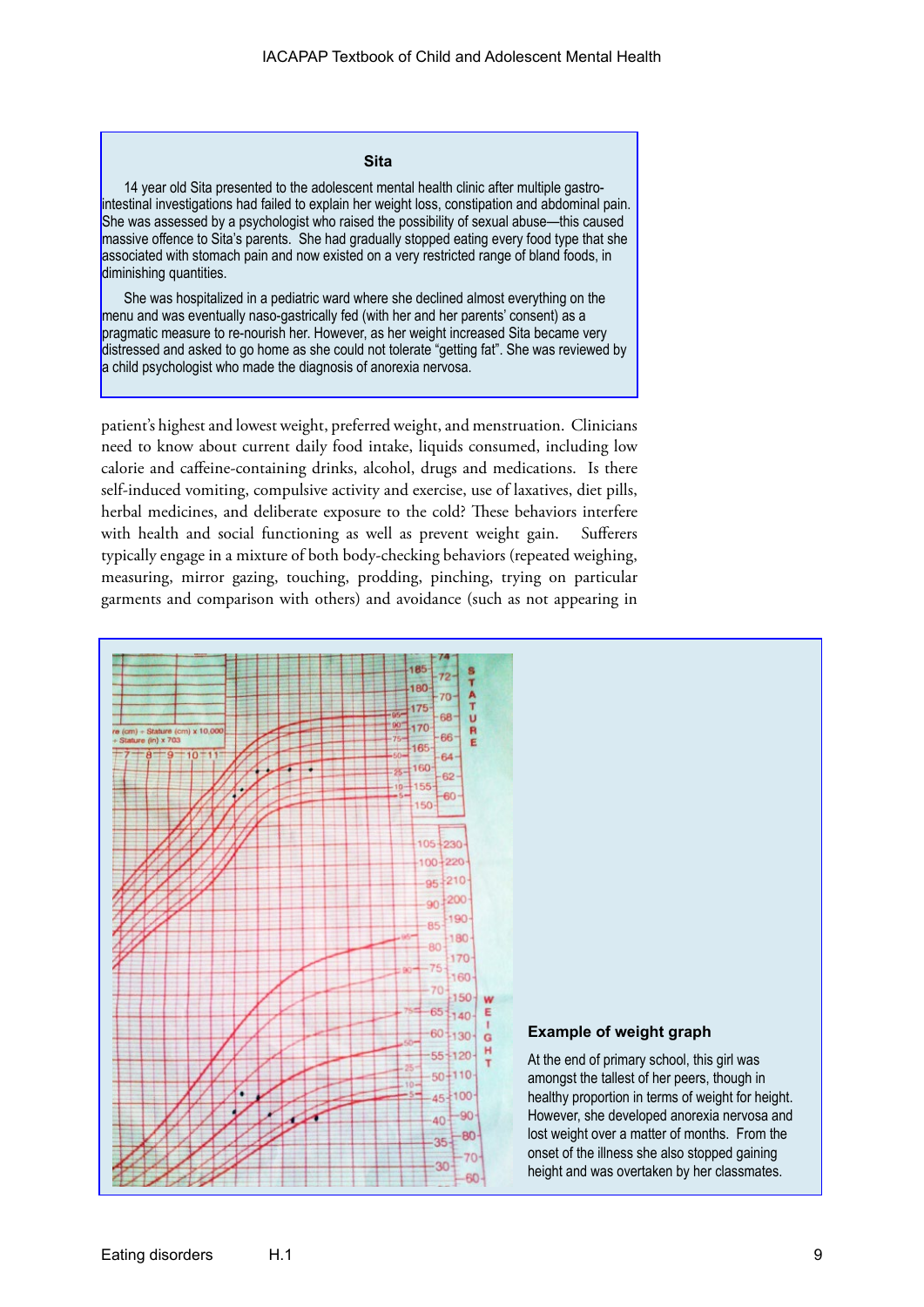**SCOFF questionnaire** (Morgan et al,1999)

- Do you make yourself **S**ick because you feel uncomfortably full?
- Do you worry you have lost **C**ontrol over how much you eat?
- Have you recently lost more than **O**ne stone (6kg) in weight over a 3 month period?
- Do you believe yourself to be **F**at when others say you are thin?
- Would you say that **F**ood dominates your life?

swimming costumes or without makeup, or being unable to take a bath because of looking down on their body). Social withdrawal and conflict are both common, and shy, obedient girls may become verbally or physically violent, or self-harming if their eating disordered rules are challenged. Those with bulimic difficulties may become so desperately hungry that they steal or hoard food.

Surprisingly, even very low weight can be missed when young patients dress and make up smartly. Family members who see the person daily may not notice insidious changes. It is helpful if there is a climate of awareness in schools and among primary care clinicians. We can make it a habit to routinely ask young patients about their eating habits. The SCOFF questionnaire (Morgan et al, 1999) is a validated, brief instrument to screen for eating disorders, similar in concept to the CAGE questionnaire for alcohol problems (see Box). It is important to actively seek the psychological symptoms of eating disorders rather than proceed simply by excluding physical diseases. In our concern not to overlook diabetes, thyrotoxicosis, cystic fibrosis, bowel diseases, malignancies or other causes of weight loss, young people are often over-investigated while the possibility of anorexia nervosa is neglected.

#### **Bulimia nervosa**

This diagnosis is usually made from the binge-purge behavior of a normal weight sufferer – the BITE questionnaire (see Appendix) is a useful way to assess the range and severity of symptoms. Menstrual irregularities, fertility problems, unexplained seizures, "funny turns", and chronic fatigue should alert us to a possible eating disorder. Gastro-intestinal complaints can be both the consequence of and the excuse for an eating disorder (as in the case vignette of Sita). More psychological presentations include depression, anxiety, obsessional symptoms and relationship problems. Girls are of course at higher risk, but boys with unexplained weight loss should be also asked about diet, exercise and attitudes to their physique. Observation in a hospital or day clinic may reveal symptoms a patient does not tell clinicians.

#### **Binge-eating disorder**

This diagnosis is made where there is recurrent regular binge eating in the absence of purging, vomiting, fasting or compulsive exercise as compensatory behaviour. These weight control behaviors may occur but do not meet threshold frequency for a diagnosis of bulimia nervosa. Unlike anorexia and bulimia nervosa, body image concern is not a requirement. However, marked distress and at least three other symptoms consequent to the binge eating (such as guilt and disgust) are required.

#### **Useful questionnaires and rating scales**

- **The Eating Disorders** [Examination](http://cedd.org.au/wordpress/wp-content/uploads/2014/09/Eating-Disorder-Examination-Questionnaire-EDE-Q.pdf), selfreport version (EDE-Q; Fairburn & Beglin, 1994). This instrument is freely available and one of the most widely used self-report questionnaires; suitable for adolescents but not for younger children.
- **Eating Disorders** Inventory-3 (Garner, 2004). Self-rated questionnaire covering 12 domains of eating cognitions, behaviours and social function; validated for younger patients and sensitive to change.
- The Children's Eating Attitudes Test (ChEAT; Maloney et al, 1988). Version of the adult EAT, also self-report questionnaire
- Morgan-Russell Average Outcome Scale (MRAOS; Morgan & Hayward, 1988). Interviewerbased measure of global outcome in anorexia nervosa (not copyright).
- **Bulimic Investigatory** Test (BITE; Freeman & Henderson, 1997). Self-report questionnaire validated for adult patients but also suitable for adolescents; highly sensitive to change in bulimic symptoms, thus useful to track progress in treatment (not copyright).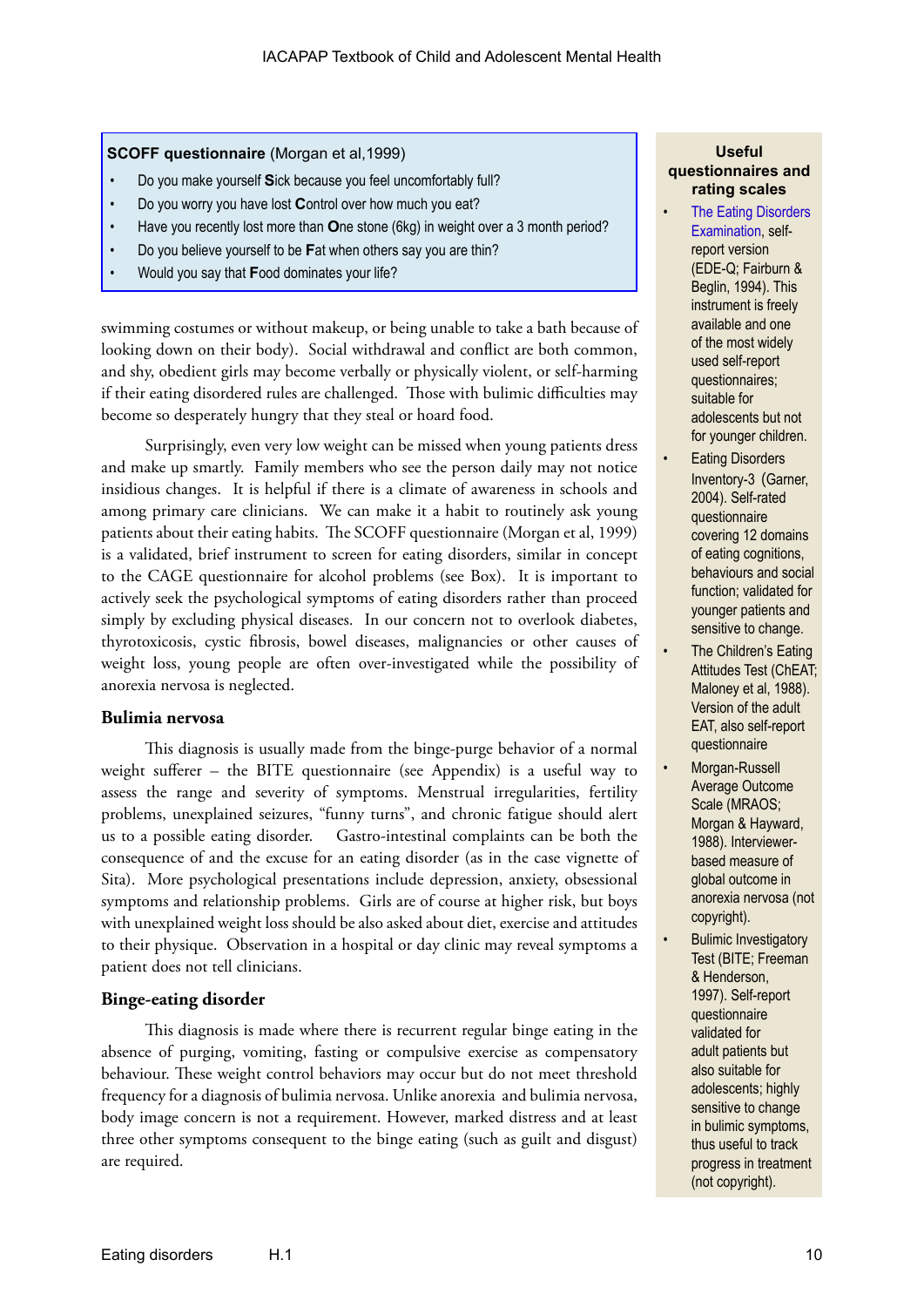#### **Other disorders**

DSM-5 specifies five *other specified feeding or eating disorder* (OSFED) categories:

- Atypical anorexia nervosa
- Subthreshold bulimia nervosa
- Binge-eating disorder (of low frequency or limited duration)
- Purging disorder, and
- Night eating syndrome.

People who do not meet criteria for OSFED or *avoidant/restrictive food intake disorder* (ARFID) (food avoidance/restriction with physical or psychological consequence in absence of body image concern) may be diagnosed with *unspecifed feeding or eating disorder* (UFED). The revision of the ICD (ICD-11) is likely to also introduce ARFID and subthreshold categories.

# **INVESTIGATION OF PHYSICAL CONDITIONS AND PSYCHOLOGICAL SYMPTOMS**

Eating and feeding disorders need a multi-disciplinary evaluation involving physical investigations, food diaries, growth charts, and psychiatric assessment. Family history and involvement are crucial; it is illuminating to observe a family meal, preferably in the home. Alternatively, the family can be asked to bring a picnic meal to be eaten in the clinic.

It's essential to measure and weigh patients – extreme reluctance to be weighed is likely to be a symptom of excessive body image concern. This can help to explain that patients who co-operate with physical monitoring can be more safely managed as outpatients that those who are uncooperative, where the severity of starvation can only be estimated. Physicians sometimes decline to admit patients whose diagnosis is a psychiatric one, and may need to be supported by specialist consultation liaison services, so that treatment for the physical sequelae of starvation are not undermined by the patient's psychopathological concerns.

Routine blood tests are helpful in excluding most of the common differential diagnoses of weight loss. Glucose is low in anorexia (except with comorbid, poorly controlled diabetes). The thyroid is often protectively and reversibly underactive in anorexia nervosa, with normal or slightly low TSH, whereas T4 will be high with suppressed TSH if weight loss is caused by thyrotoxicosis. Electrolytes may show low (reflecting protein intake) or high urea (reflecting dehydration) and low potassium (vomiting). Liver function tests may suggest comorbid drug or alcohol problems, though extreme starvation alone can cause liver damage. Anorexia often causes anemia, and if white cell count is not low, this may reflect infection. Neutropenia is usual in starved patients – if significantly below one, the patient needs to be protected from exposure to infection. ECGs are helpful to monitor electrolyte and cardiac status. Annual bone density scans, if available, allow monitoring the risk of osteoporosis but at this stage may not change management.

Young women may become pregnant at an unhealthy low weight and vomiting makes oral contraception unreliable. It is wise always to consider pregnancy as a possibility in young women with weight change, vomiting and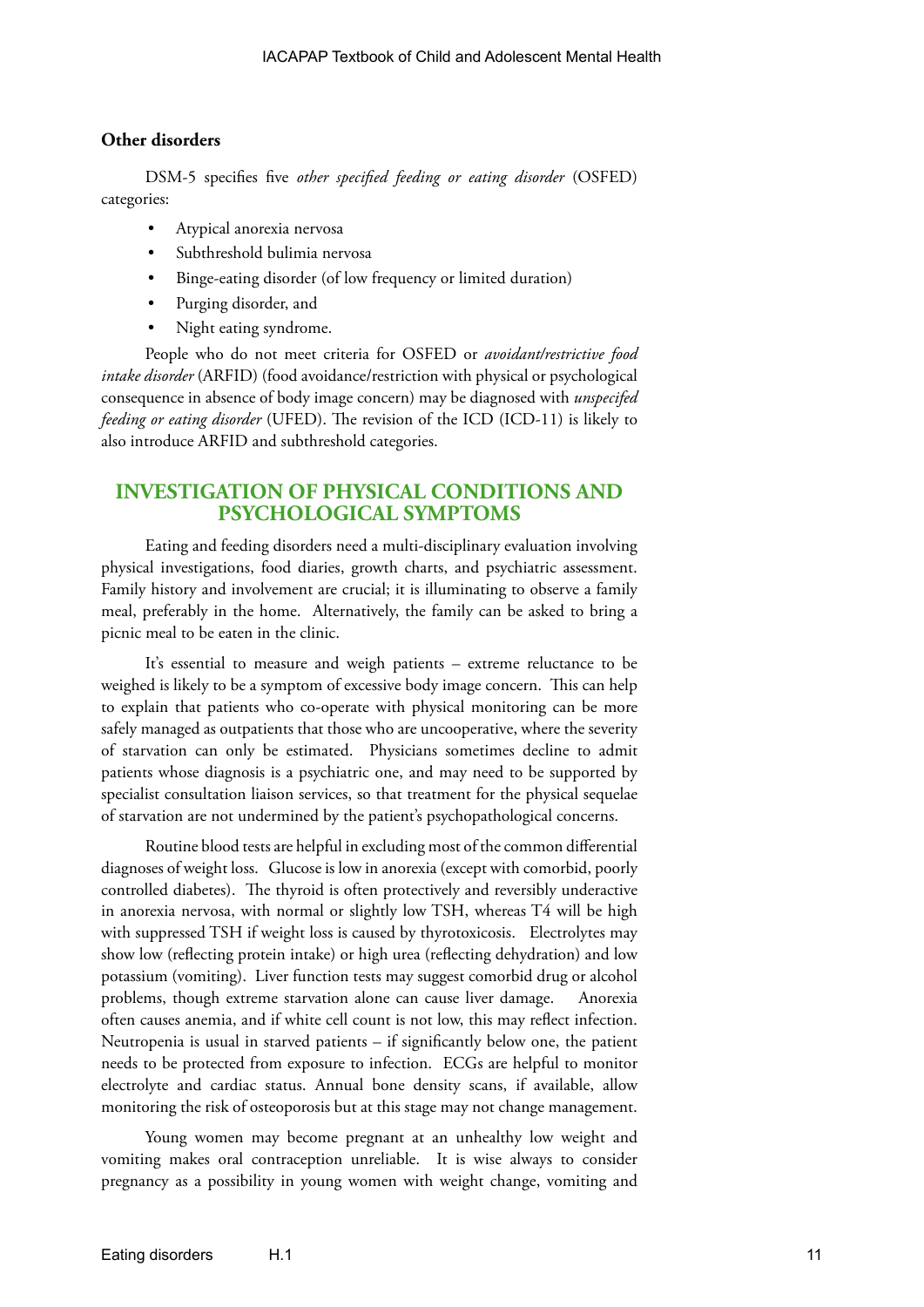#### **No to anorexia**

"I thought this could be a chance to use my suffering to get a message across, and finally put an image on what thinness represents and the danger it leads to — which is death", said Isabelle Caro, a French actress and model who died of complications of anorexia nervosa on 17 November 2010 in Tokyo, Japan. She was 28 years old.

Caro had received a variety of unsuccessful treatments. She had suffered from anorexia since she was 13, and was hospitalized for the first time when she was 20. At her worst, in 2006, she went into a coma weighing just 25 kg (BMI = 9.2).

Caro used the last years of her life to campaign



against the fashion industry using skinny models. The climax of this campaign was when she posed nude to be photographed for an anti-anorexia campaign for a clothing company. Images in newspapers and billboards under the headline "No Anorexia" were released during Milan's 2007 fashion week. At the time she had a BMI under 12. The fashion industry was under the spotlight about anorexia after a 21-year-old Brazilian model had died from the disorder. Caro's pictures caused a stir, sparking much debate. The campaign was initially approved by Italy's health department, but was subsequently banned by the advertising watchdog while France's authority told French companies not to use it. Some groups working with anorexia patients also believed that this campaign was not helpful.

Caro spoke often about anorexia, her efforts to overcome it, and the menace of eating disorders in the fashion industry. She was working to pass a law in the French parliament that would prohibit models from working if they were too thin. "No to anorexia" campaigner dies. IACAPAP Bulletin, February 2011, p28.

amenorrhea. If there is both an eating disorder and pregnancy, the patient needs to be monitored physically, nutritionally and psychologically with great care throughout the pregnancy and beyond, so that the mother-baby pair can build a healthy relationship and survive the eating disorder together. Eating disorders, even if sub-clinical, can impair fertility and increase the risk of damage to an unborn child. Both pregnancy and labor may be more difficult. Up-to-date information should be sought about the relative risks of medication versus untreated disorders during pregnancy and lactation. Mothers who have suffered from an eating disorder themselves may need support to learn the skills of healthy playful toddler feeding. It follows that it is always advisable to discuss issues related to conception in a sensitive and supportive manner.

Always assess mood and anxiety symptoms – this is a helpful way to find common ground with patients who reject physical concerns. Moreover the risk of self-harm and suicide is raised in all eating disorders (Arcelus et al, 2011).

# **COMORBIDITY**

In addition to considering the following conditions as differential diagnoses, it is important to recognize their co-existence with eating disorders.

#### **Psychological co-morbidity:**

- Depression. Low mood and dysphoria secondary to starvation needs to be distinguished from a co-morbid major depressive episode
- Anxiety and obsessionality. In some cases the eating disorder is one



Click on the picture to access a summarry of the the NICE guideline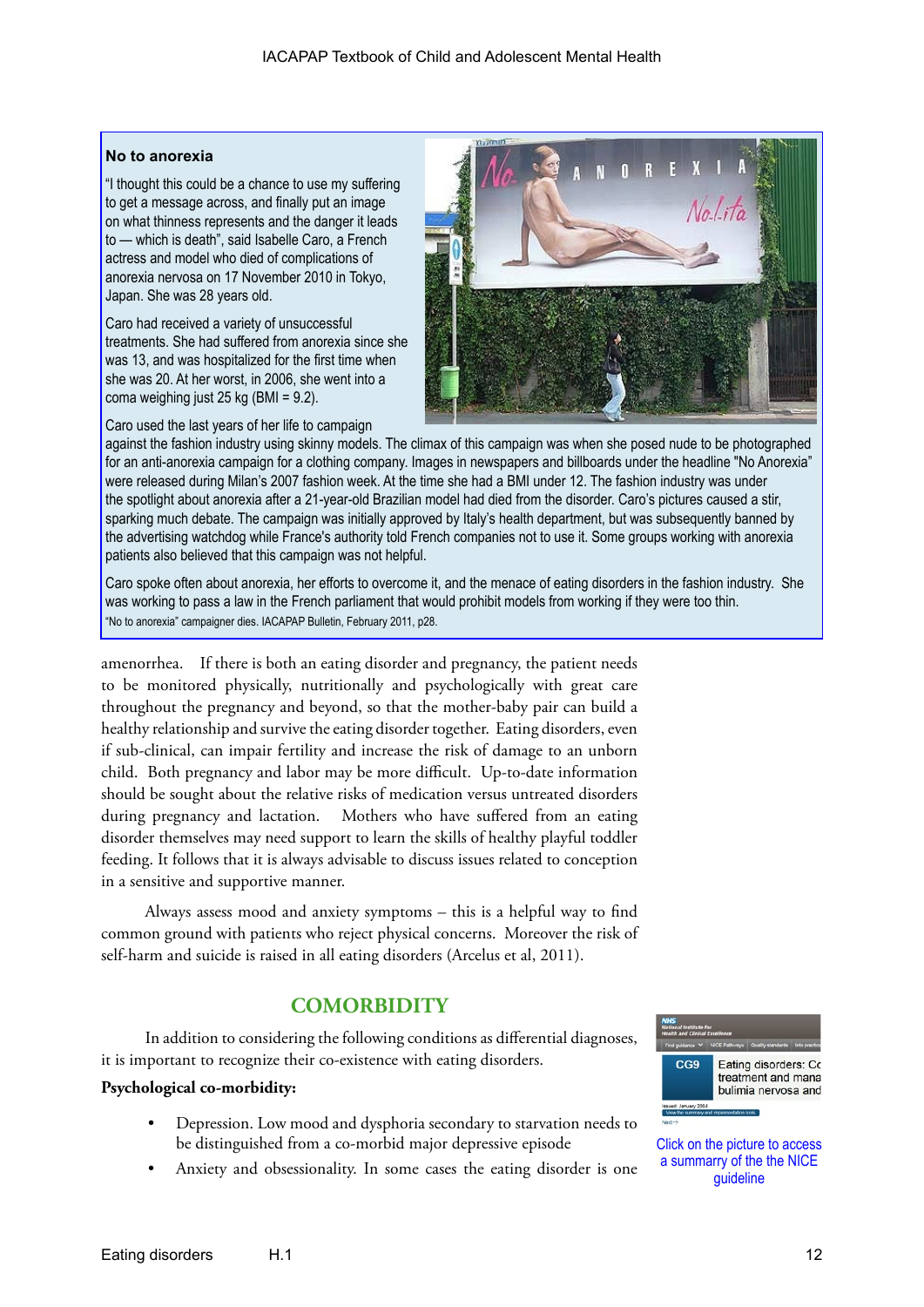of a range of symptoms of extreme anxiety. Social anxiety is the most common comorbidity (Swinbourne et al, 2012). Starvation also causes obsessive symptoms around food and body image (Keys, 1950).

- Autistic spectrum disorders
- Emerging borderline personality disorder. Binge eating is a common emotion regulating behavior seen in borderline personality disorder but in this context occurs without weight or shape overvaluation
- Substance abuse. Steroids may be used to increase body musculature and stimulants to reduce weight. Opiates cause nausea and reduced appetite, young people may use all available money for drugs rather than food
- Chronic fatigue syndrome. It may be associated with eating disorders and is unlikely to respond to treatment unless all symptoms are tackled simultaneously.

#### **Physical comorbidity:**

- Diabetes. Insulin omission is a common practice in people with insulin-dependent diabetes, particularly girls, who use it as a way to lose weight. The result is that even if weight remains in the normal range and no other purging behaviors are present, lasting damage can be done to the body because of poor glycemic control. Mortality in people with comorbid diabetes and an eating disorder is many times the mortality for either condition separately
- Cystic fibrosis is another condition where under-treatment of the disease results in weight loss, which may be welcomed by the young person, but at the unrealized expense to overall health
- Gastrointestinal conditions, epilepsy and even cancer may predispose body-image conscious youth to neglect any treatment which increases body weight
- Obesity. Increasingly people with bulimia nervosa and binge eating disorder are overweight/obese.

# **COURSE AND BURDEN**

Anorexia nervosa is one of the most lethal of psychiatric conditions and whilst around 40% may achieve a full recovery, a small percentage have a severe and enduring course; the average time to recovery (where it occurs) is six to seven years (Strober et al, 1997; Steinhausen, 2002; Steinhausen et al, 2003). As a result, patients with anorexia are a substantial burden on psychiatric services and on their families, with morbidity in carers on a par with that experienced by those caring for patients with schizophrenia (Whitney, 2007). Whilst symptoms of bulimia nervosa may remit spontaneously in the young, there is still disagreement as to whether early diagnosis and intervention bring about better outcomes or whether they merely reflect the natural course of the disorder in teenagers. Over fifty percent of individuals with bulimia nervosa or binge eating disorder will achieve remission at five years of follow-up (Steinhausen & Weber, 2009) but untreated symptoms are likely to persist with significant impact on health related quality of life (Hay et al, 2012).

#### **Refeeding syndrome**

The The refeeding syndrome is a potentially fatal shift in fluids and electrolytes that can occur in malnourished patients receiving too fast, imperfectly balanced, artificial or even oral feeding. It may encompass a mixture of biochemical, electrolyte, fluid balance and metabolic changes that may include—or lead to—hypophosphatemia, hypomagnesaemia, hypokalemia, gastric dilation, congestive cardiac failure, severe edema, confusion, coma, and death.

The refeeding syndrome was a common cause of death in the early management of anorexia as well as other starved patients. However, there has been criticism that current guidelines on refeeding are over-cautious and lead to initial further weight loss with increased risk and longer stays in hospital. With adequate medical monitoring and replacement, especially of phosphate, refeeding syndrome should not occur.

Refeeding at home can be undertaken more safely by avoiding sudden changes to the diet and using high phosphate products such as milk as a major constituent of the diet.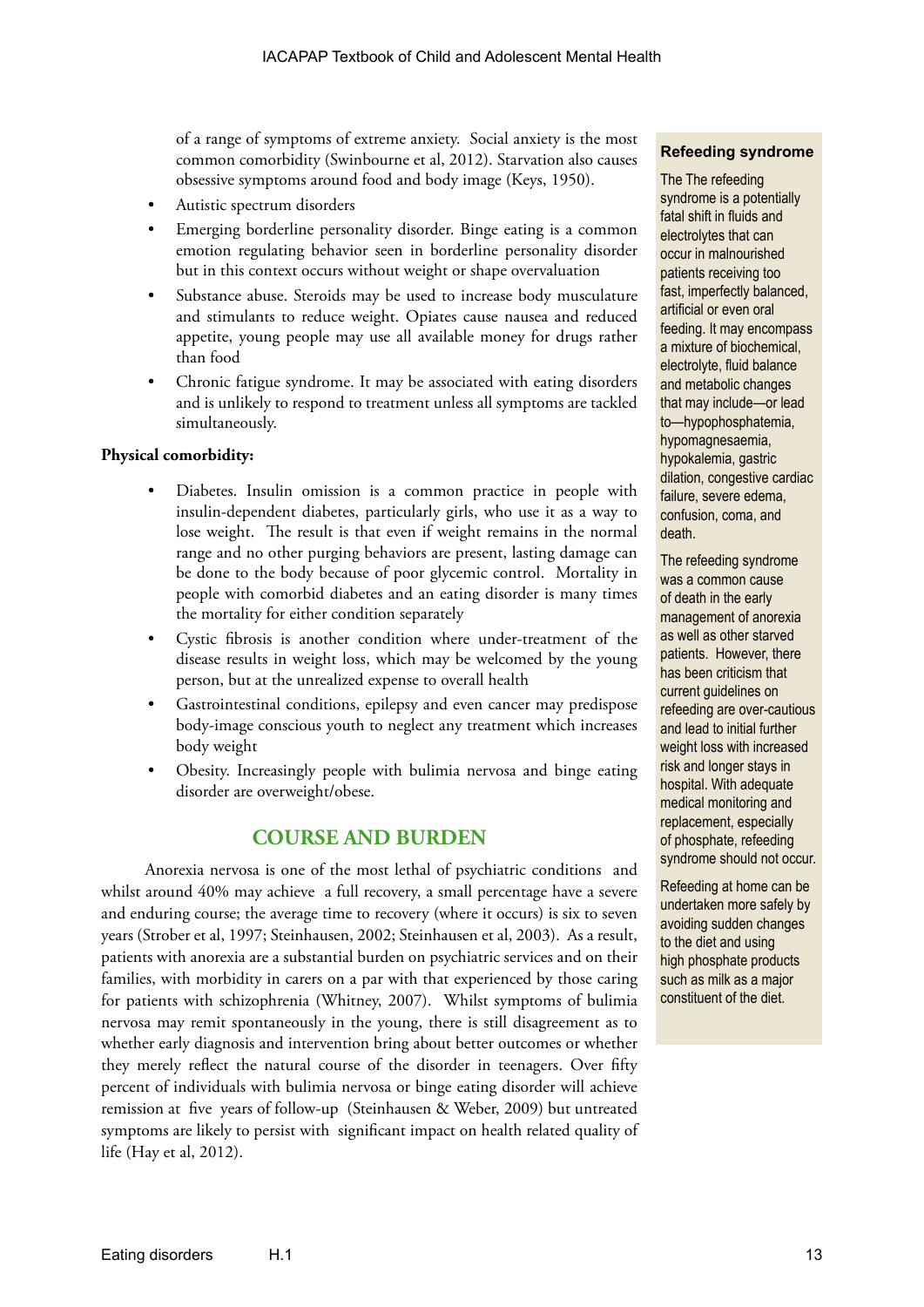# **MANAGEMENT**

#### **Anorexia nervosa**

In anorexia nervosa, clinicians are faced with the challenge of managing the acute physical risk, being aware of how psychopathology increases that risk beyond that of the physical condition alone. Precipitous weight loss (>1kg/week, less in small children) is dangerous. Mortality is further increased by purging or substance abuse. Such patients should be urgently discussed with specialists. Some need hospital admission – and involuntary treatment if necessary to save life. Particular danger signs in emaciated patients are weakness (climbing stairs, rising from a squat), chest pain, and cognitive slowing.

Physical indices of risk such as blood tests or weight measurements fail to take account of the behavioral risk, which would be absent in patients with similar results from other illness, as the latter can be expected to co-operate with advice and treatment rather than opposing and undermining it. Thus general medical wards need extra support in nursing children and young people with eating disorders in order to compassionately but firmly deal with their damaging behaviors.

There is particular urgency about refeeding underweight children; the smaller the child, the faster the dehydration and deterioration. Children's metabolism is faster than adults'. Physical growth and exposure to infections add further demands. Starvation at times of crucial physiological growth may cause long-term damage. For example, starvation in 10-14 year olds during the siege of Leningrad was associated with higher blood pressure, cholesterol levels, and overall mortality in long term survivors. The Dutch famine of 1944 (Stein et al, 1975), showed similar consequences including second generation consequences of starvation, such as obesity in the offspring of starved pregnant women. There may be permanent stunting of height in those starved during puberty and effects on a still developing brain. The brain, particularly the frontal lobes, continues developing during adolescence, with both myelination and pruning of neural connections (Giedd, 2008), reflected in growing social skills and capacity for abstract thought, but many patients with severe anorexia nervosa can continue to function showing academic success and superficial maturity.

Cognitive function is impaired by short-term starvation and by vomiting – with enormous individual variation. Considerable recovery occurs with renutrition, allowing better engagement in psychological therapies. Social and psychological development can be compromised by illness and by hospitalization. Happily, there is evidence that a well-supported family engaged in family-based treatment can provide an alternative to inpatient care, can maintain progress and allow earlier discharged from hospital (Madden et al, 2014).

Families become understandably frightened, helpless and angry when children starve themselves, and high levels of arousal make eating even harder. Family education needs to avoid blame but welcome responsibility, acknowledge the seriousness and difficulty of the situation, and teach firmness with calm. It's helpful if carers can understand the child's fears but not let go of the conviction that the symptoms are unacceptable and damaging. Neither collusion nor bullying is as effective in facilitating healthy change as concerned firmness.

It is helpful to communicate with schools and other agencies involved.

#### **Extract from a letter to anorexia**

Dear Mr Anorexia ,

I am writing this letter to dump you. Yes really! I have fallen out of love with you. It 's not you, it 's me.

I will never forget you. I did truly love you once and we had a good time for a bit, but you are just too high maintenance and it is wrecking my life.

My family never liked you but that made you just seem more cool . But then I found I was losing friends over you and they said my parents were right and you were wrong for me. You don't really care for me , I see that now - you want me to think about you all the time instead of looking after myself properly …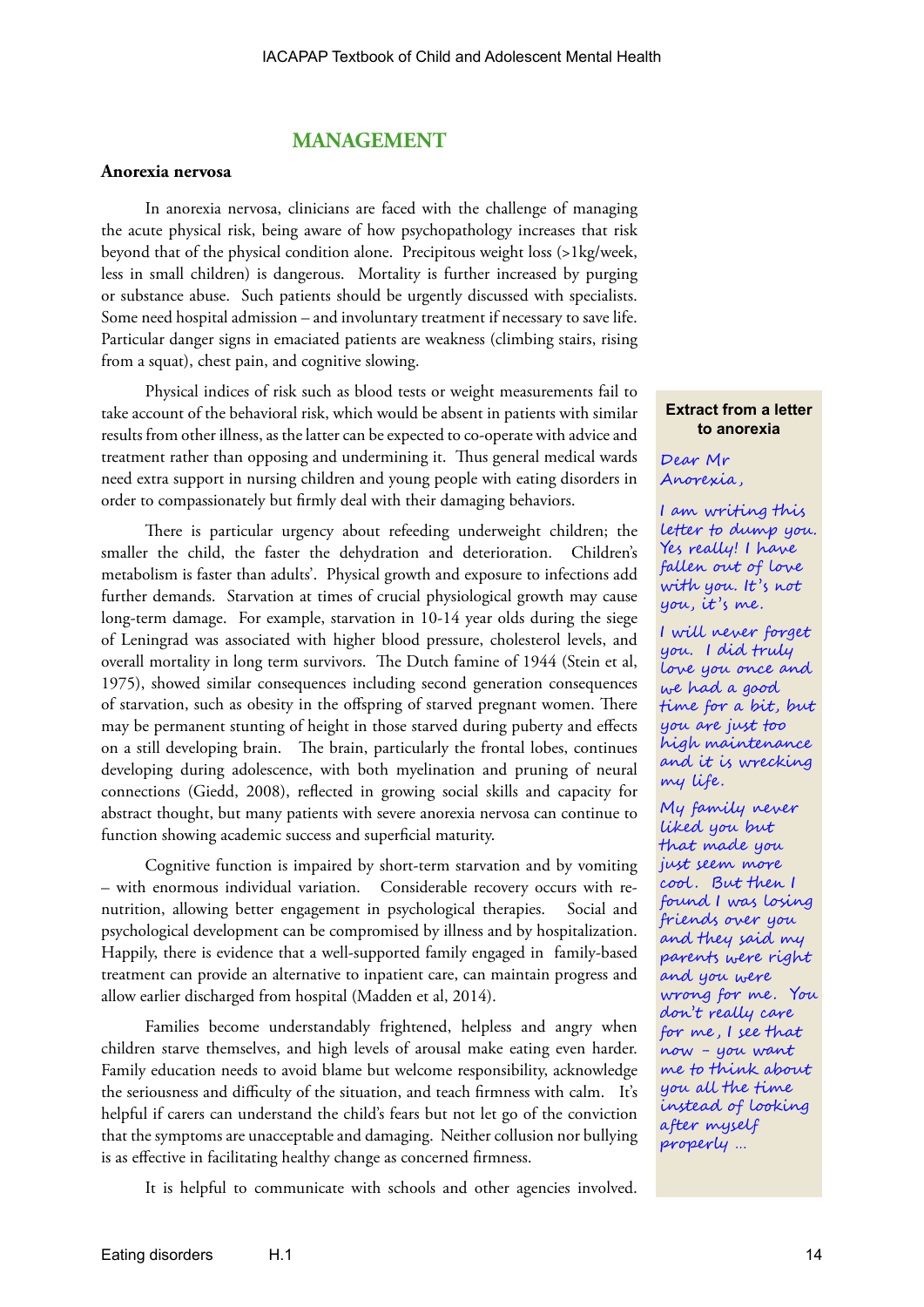

#### **Principles of the [Mausdsley model](http://www.maudsleyparents.org/whatismaudsley.html) of family therapy in anorexia nervosa**

- The family is encouraged to take the illness very seriously
- Anorexia is *externalized*; that is, it is spoken of as an entity in itself ("the anorexia") and treated as a life-threatening illness rather than the child's choice
- Therapy is not focused on the causes of the illness and avoids blaming the family for their child's illness
- On the other hand responsibility for recovery is explicitly placed with the family in partnership with professionals. It is assumed families "know best" how to feed their children.
- The adults re-take control until the child can feed herself autonomously again. They are urged to use all their existing skills and to learn new ones where necessary to bring this about
- Only when adequate nutrition is successfully achieved and maintained there is an examination of developmental issues and age-appropriate autonomy facilitated..

Teachers and youth leaders may not want to supervise meals, but they can set appropriate boundaries on exercise and activity and arrange privacy at mealtimes. School activity trips may not be safe for low weight children or ritualistic eaters.

Dietetic expertise is essential on inpatient wards and it is important for outpatients to have specialist dietetic input. However, the problem lies far less in terms of knowing what to eat – learning how to tolerate the absorption of sufficient calories is the struggle. Re-nutrition is central to treatment and recovery cannot occur without this. Restoration of weight against the patient's will can only lead to recovery if therapy – or life itself – can persuade the patient to voluntarily maintain a healthy weight. Therapy, preferably family based, is needed to support non-negotiable benefit from therapy not only to prevent burnout and depression, but because family based treatment has been demonstrated to be thus far the most effective long term treatment for the disorder and is recommended by international guidelines (NICE, 2004; Hay et al, 2014). Well-meaning efforts to treat depression in an extremely low weight patient are likely to meet with limited success unless re-nutrition is in progress.

## *Motivational approaches*

Sadly, it is not common for an intelligent child who is shown the physical dangers of starvation to be frightened into eating normally again. Indeed the child's indifference, in contrast with adults' increasingly fearful concern, may widen the gulf between them. The best approach is to gradually and repeatedly help children see the links between the symptoms they dislike – weariness, agitation, obsessionality, being preoccupied with food and its avoidance, sleep problems, feeling the cold, loss of friendships, inability to join in socially, falling sport or academic performance, "fussing" by parents – and the anorexic illness. It is useful as children progresses to help them notice how weight gain brings the corresponding benefits: more energy, clear headedness, resistance to cold, growing

#### **Motivational talk**

- **Anticipate** ambivalence
- Express empathy
- Roll with resistance
- Support self-efficacy
- Conduct a decisional analysis: what are the positives and the negatives of the eating disorder?

#### **The non-negotiables**

- Patients move – however slowly – towards the healthy weight range, not away from it
- Everyone has to learn to accept and cooperate with medical monitoring to stay safe and to develop trust and respect
- Doctors and parents have a legal and moral duty to save life and prevent irreversible damage.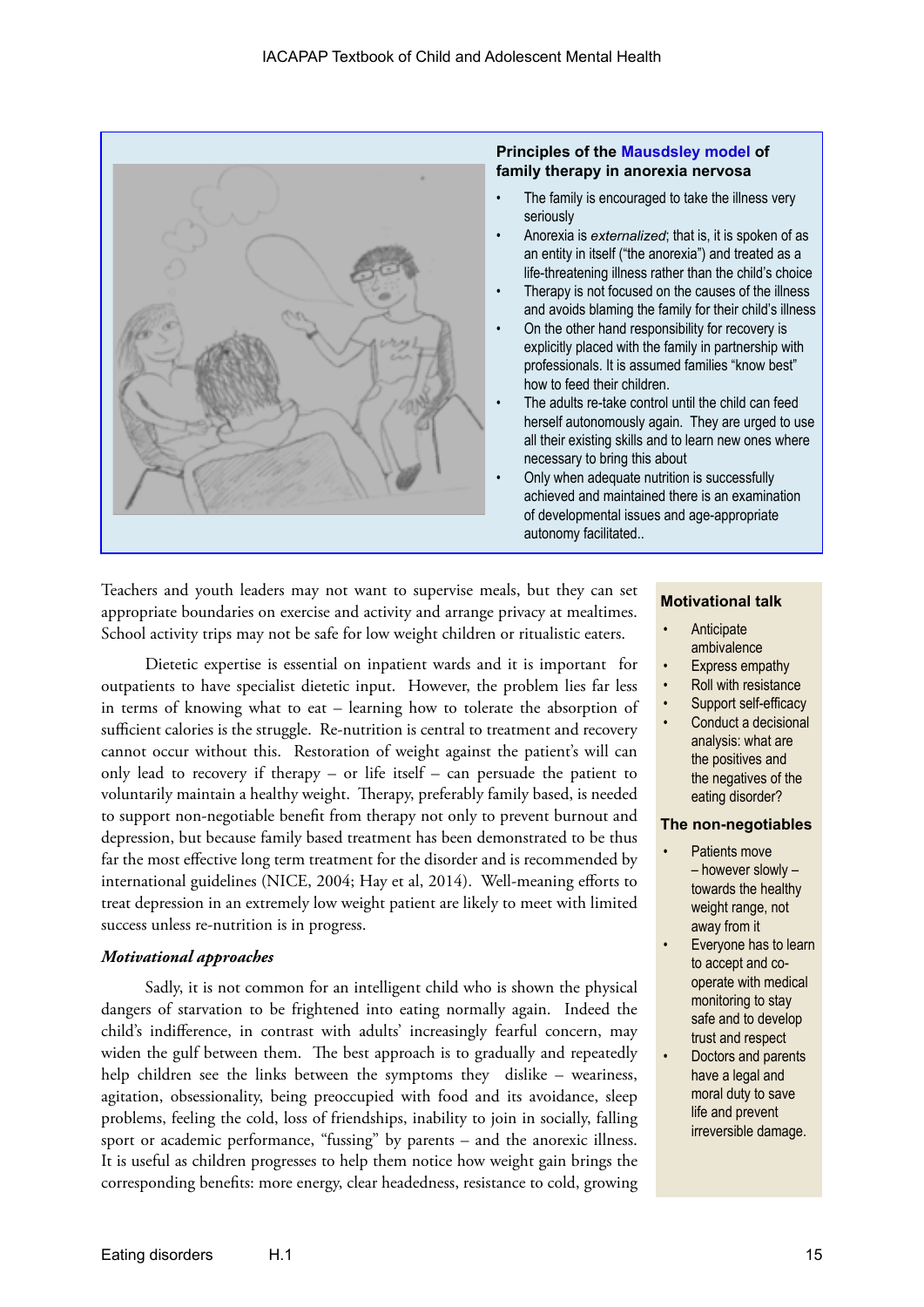in height (it's generally "cool" to be tall), capacity to have fun with friends, and being well enough to join in games again.

We should acknowledge sympathetically, not angrily, the benefits which undoubtedly come with a serious eating disorder: its power to oblige people to care and placate, the relief from social and sexual demands, the sense that one's body is now controlled rather than terrifyingly unpredictable. Young patients need new techniques for coping with these aspects of life without having to starve themselves.

The principles of motivational interviewing have been adapted for use in the management of eating disorders from the Miller and Rollnick (2008) approach to substance misuse disorders. They are not intended to constitute a stand-alone treatment but to enable the development of a therapeutic relationship in otherwise unpromising circumstances (Geller, 2005). The clinician encourages the patients to explore the consequences of anorexic behavior as openly and scientifically as possible, so that patients are the ones to articulate the disadvantages as much as possible. When a therapist tells patients what to do, they resort automatically to an oppositional stance (even the best clinicians find this but can recover by realizing that the pattern is happening.) There are a number of workbooks available to foster playful motivation techniques, such as writing "love letters" and "rejection letters" to anorexia.

Clinicians who explore ambivalence sensitively, seeking to understand both pros and cons of the eating disorder, are more likely to find themselves on the side of the patient against the disorder. Patients find it less daunting to give up their eating disorder if they can learn alternative coping skills.

#### *Medication*

One useful metaphor in work with anorexia nervosa is that food is the medicine. This means that food has to be prescribed and taken at the times specified and in the amounts prescribed. It is the task of the nurses or parents to dispense the medicine in the right dose and ensure that the child takes it. It is the child's job to take the medicine and not get rid of it, even though they may not enjoy the taste or may be upset by the side-effects (weight gain). This is non-negotiable ; the choice for the young person is limited to how they take their medicine – orally as food, orally as commercially available supplement drinks (if available) or by a naso-gastric tube.

There is little evidence to support prescribing of psychoactive medication in the treatment of eating disorders, and in fact it is important to avoid drugs which may prolong the QTc interval and thus threaten the weakened heart (e.g., first generation antipsychotics, tricyclic antidepressants, some antihistamines and macrolide antibiotics). Initial reports that fluoxetine might reduce relapse in weight-recovered anorexic patients failed to be replicated in later studies, unfortunately.

A growing body of evidence supports the prescription of relatively low doses (2.5-10mg) of olanzapine or other antipsychotic to reduce rumination and improve tolerance of weight gain in both adults and young people with anorexia nervosa and it is safe (Couturier & Lock, 2007). It may be preferred to benzodiazepines in promoting relief from anxiety and, if necessary, tranquillization to allow insertion of nasogastric tubes.



#### **Admit to hospital or manage at home?**

Gowers et al (2007) found that, when it was safe to manage anorexic patients on an outpatient basis, the outcome was significantly better if treatment was delivered by an outpatient clinic with specialist expertise in eating disorders. Even general outpatient child and adolescent psychiatrists brought about greater physical and psychosocial improvement than did inpatient treatment.

Guidelines now recommend outpatient care for medically stable adolescents with anorexia nervosa. Where there is no outpatient clinic available, outreach services and telemedicine are increasingly able to deliver home-based care.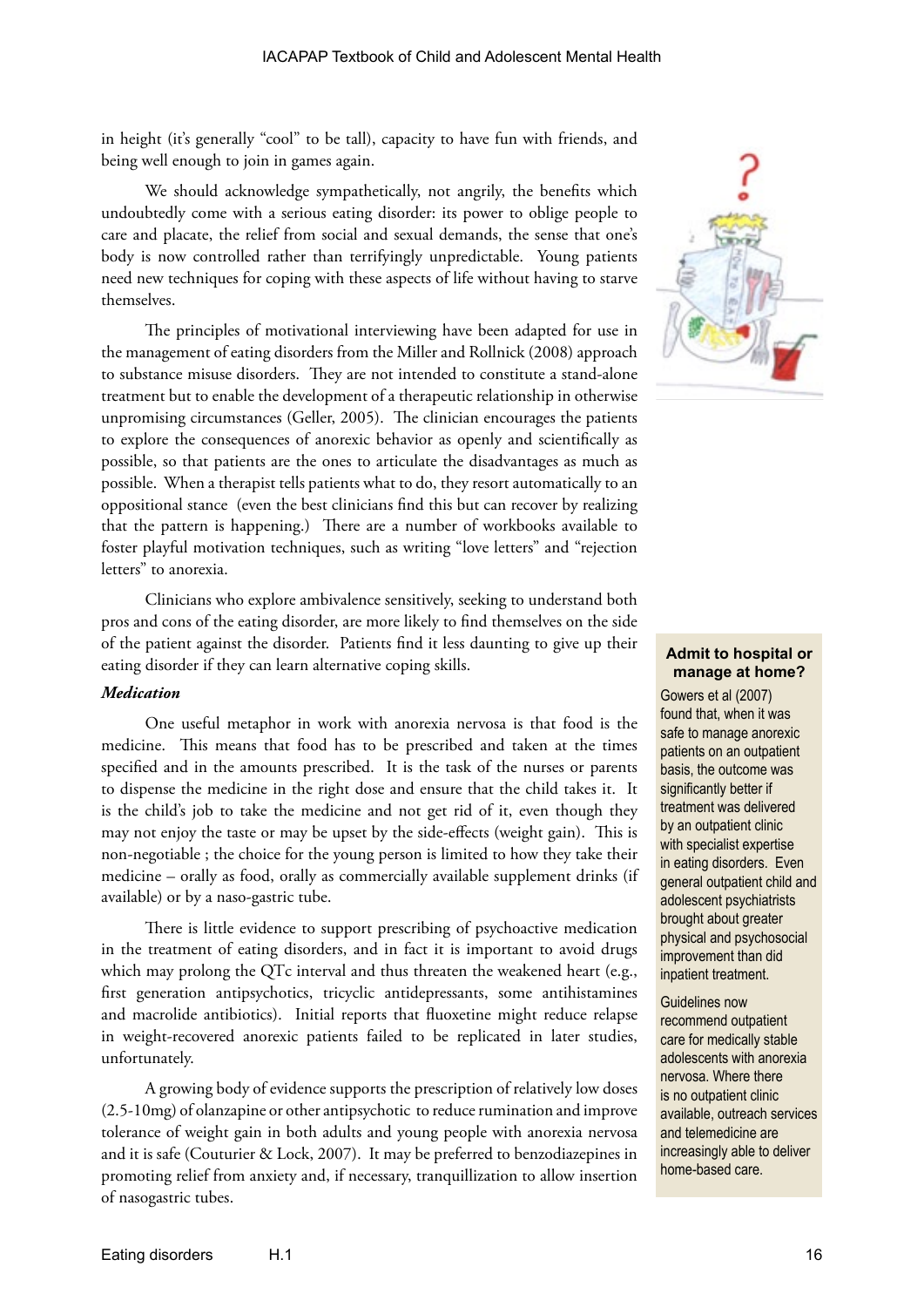#### **Is it "just a phase"?**

Experts disagree and there are mixed research findings about the benefits of early intervention. Perhaps there are some spontaneous early recoveries, regardless of treatment. However, chronicity is associated with poor prognosis.

• Stice et al (2009) reported an eight-year prospective study of 495 female adolescents from age 12 to 20. There was a 12% prevalence of some form of eating disorder by age 20, but most resolved within months and more than 90% resolved within one year.

On the other hand:

- Patton et al. (2013) found whilst disordered eating in adolescent may resolve with maturity, there is an increased risk of mood disorder and substance use in older years.
- Hay et al. (2012) found strong persistence of symptoms such as binge eating over time Iin a cohort of young women with disordered eating behaviours.
- Mitchison et al. (2013) found a self-reported life time history of anorexia nervosa was associated with poor health related quality of life in a large community sample of men and women.
- Steinhausen et al (1991) found that the longer the duration of an eating disorder the harder it is to recover
- Treasure and Russell (2011) argued that early treatment is essential, pointing retrospectively to improved outcomes in younger patients with a relatively brief history of anorexia nervosa
- Meta-analytic studies (Schoemaker, 1997; Raes et al, 2001) have found that early recognition and diagnosis did not guarantee earlier recovery.

#### **Bulimia nervosa and binge-eating disorder**

Bulima nervosa in young people appears to benefit from antidepressants as in adults – typically fluoxetine 60mg daily (Couturier & Lock, 2007) and these are also reported effective in binge eating disorder. However, cognitive behavioral therapy (CBT), targeting bulimic symptoms, is the gold standard treatment for both disorders in adolescents as in adults (Pretorius et al, 2009). Where no trained therapists are available there are good results reported using self-help books, CDs, or web-based programs, guided or directed by a professional if possible. The interpersonal therapy (IPT) model of Kerman and Weissman has also been successfully used in the treatment of bulimia nervosa in young adults, and is potentially a reasonable alternative to CBT for adolescents (Fairburn et al, 1995).

It would appear reasonable to employ CBT for low weight as well as normal weight eating disorders, and indeed Fairburn's CBT-E – an enhanced version of CBT – has been recommended by the originator as suitable for all eating disorders in patients down to age 15 and down to a BMI of 15 (Fairburn, 2009); unfortunately, many young patients will not fall into this category.

#### **MODELS OF SERVICE DELIVERY FOR EATING DISORDERS**

The key to safe and effective treatment of anorexia nervosa is the orchestration of a coordinated systemic response. This is harder than it sounds when the patients instinctively behave in a way which protects anorexic behavior and brings about maximum confusion and disruption to the therapeutic process. School can be a particularly difficult place for teenagers who need to be monitored – their return to school may not turn out to be a journey towards health and progress but a retreat from adult supervision, allowing anorexic behaviors to flourish. The competitive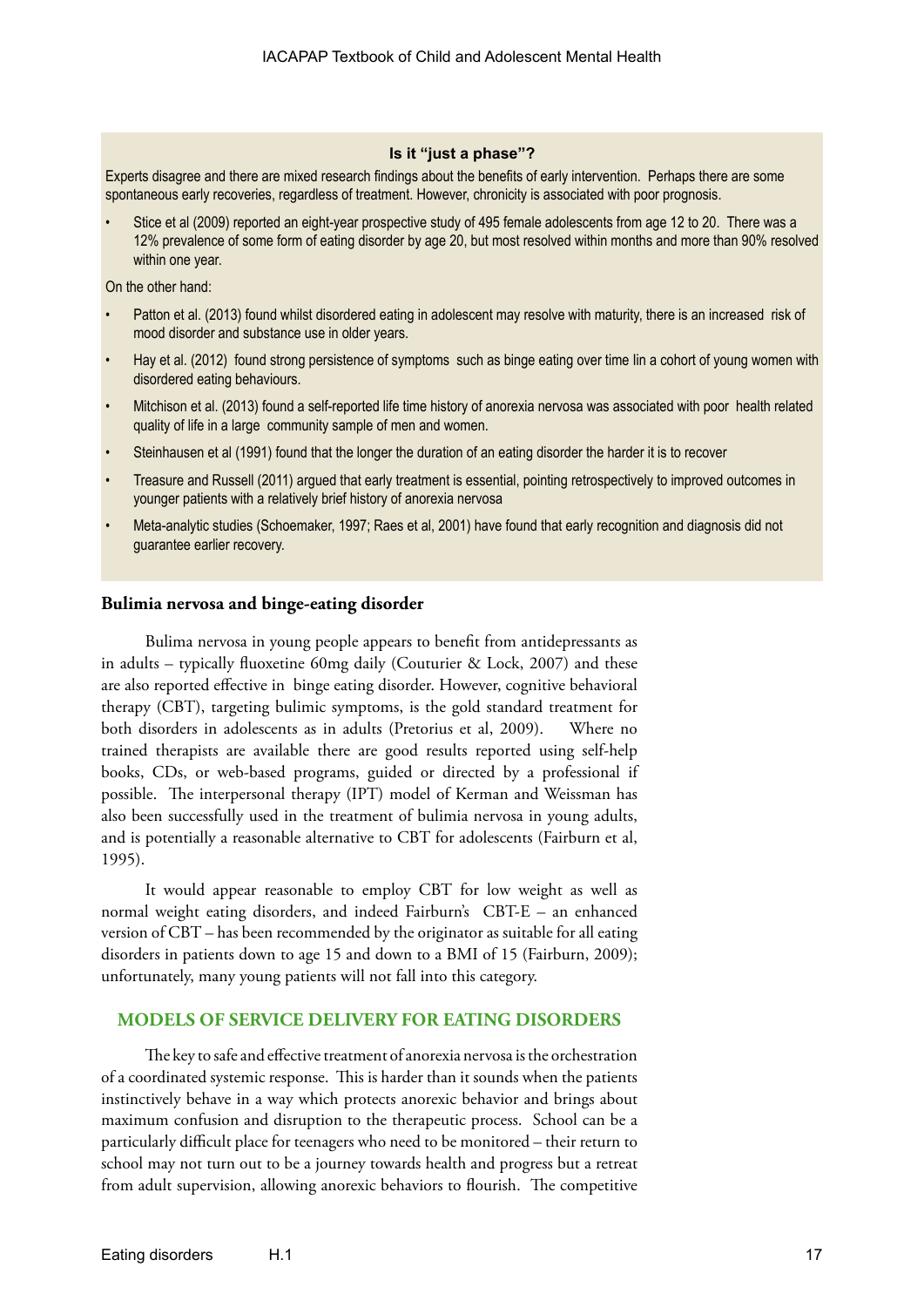environment of school examinations often further drives anorexic and obsessive responses to stress, and adults often hesitate to interrupt public examinations to prioritize treatment.

Group therapy may appear on the face of it to be a more economical way to deliver treatment. However, anorexia nervosa patients tend to avoid groups or use them to compete with other sufferers. Group therapy has however been used successfully with patients who have bulimia nervosa or binge-eating disorder. Families also benefit considerably from the support offered by other struggling parents and there is growing evidence for the value of multi-family groups (Eisler, 2005).

When a bulimia nervosa patient is maintaining a normal weight and is able to access minimal medical monitoring, web-based and CD-ROM manualized treatments can provide a useful initial treatment (Hay & Claudino, 2015). Schmidt's team (Pretorius et al, 2009) have modified these materials specifically for adolescents from the authors' own self-help book *Getting Better Bit(e) by Bit(e)*  (Schmidt & Treasure, 1993).

# **COURSE AND PROGNOSIS**

Sten Theander's (1985) early follow up studies found that a shocking 20% of anorexic patients died of causes related to the disorder. Even now, mortality in anorexia is ten times that in the general population and is among the top three or four causes of death in teenagers in Western countries. Today's lower mortality figures partly reflect changes in diagnostic criteria – since the publication of DSM III-R in 1987 we require only 15% body weight to be lost (or a BMI below 17.5) before making the diagnosis, compared with 25% (BMI below 15) previously. As a result, the population of people diagnosed with anorexia nervosa has expanded, whilst the number of people so starved by the disorder that they die remains fairly constant, so that when expressed as a percentage, it would appear superficially that the death rate is decreasing.

Treatment for fully established anorexia nervosa is slow and difficult: the average time to recovery is six to seven years though treatment is likely to be episodic rather than continuous over this period. Younger, intensively-treated patients often show a more rapid improvement, and it is likely that some cases will have resolved even without treatment.

Improved management may also contribute to longer survival – it is now acknowledged that a tolerant, respectful relationship allows long-term physical monitoring and support to be offered. Early treatments for anorexia nervosa tended to involve strict behavioural regimes whereby patients started hospital admission on bed-rest and were allowed *privileges* such as using a toilet rather than a bed-pan, or being allowed to receive visitors only in return for weight gain. Such regimes are no longer seen as either useful or acceptable, although sadly, the spirit of "rewarding" or "punishing" patients based on their weight, seems to persist in some centres. This may be an instinctive response to the nature of anorexia nervosa itself, which is to offer a sense of reward for weight lost or punishment for weight gained.

#### **Websites**

Most of the websites of larger professional or major charitable bodies are reliable and up to date. There are many excellent lay-run sites and also many dangerously misinformed and even "pro-anorexia" sites, often short-lived or outdated.

- The Centre for Eating [and Dieting Disorders](http://www.cedd.org.au/?id=1)  (Australia)
- The American-based but internationally represented [Academy](www.aedweb.org)  [of Eating Disorders](www.aedweb.org) offers useful information, including guidelines for medical management.
- The site of the Royal [College of Paediatrics](www.rcpch.ac.uk)  [and Child Health](www.rcpch.ac.uk) has a section which makes WHO Growth Charts available (click Child Heath/Research Projects/Growth Charts)
- The [Royal College of](http://www.rcpsych.ac.uk/workinpsychiatry/faculties/eatingdisorders/resourcesforprofessionals.aspx)  [Psychiatrists'](http://www.rcpsych.ac.uk/workinpsychiatry/faculties/eatingdisorders/resourcesforprofessionals.aspx) website has useful information both for professionals, carers and sufferers of all ages.
- ["BEAT",](http://www.b-eat.co.uk/) formerly the UK Eating Disorders Association, offers information and help for lay people on all aspects of eating disorders.
- ["Diabetics With Eating](http://www.dwed.org.uk/)  [Disorders" \(DWED\)](http://www.dwed.org.uk/) a website by and for diabetics with eating disorders.
- ["Men get eating](http://mengeteatingdisorderstoo.tumblr.com/)  [disorders too"](http://mengeteatingdisorderstoo.tumblr.com/) by and for men and boys.
- ["Something Fishy"](http://www.something-fishy.org/) is an English language website that provides links to sites in other languages.
- **The Butterfly** [Foundation](http://thebutterflyfoundation.org.au/) (Australia)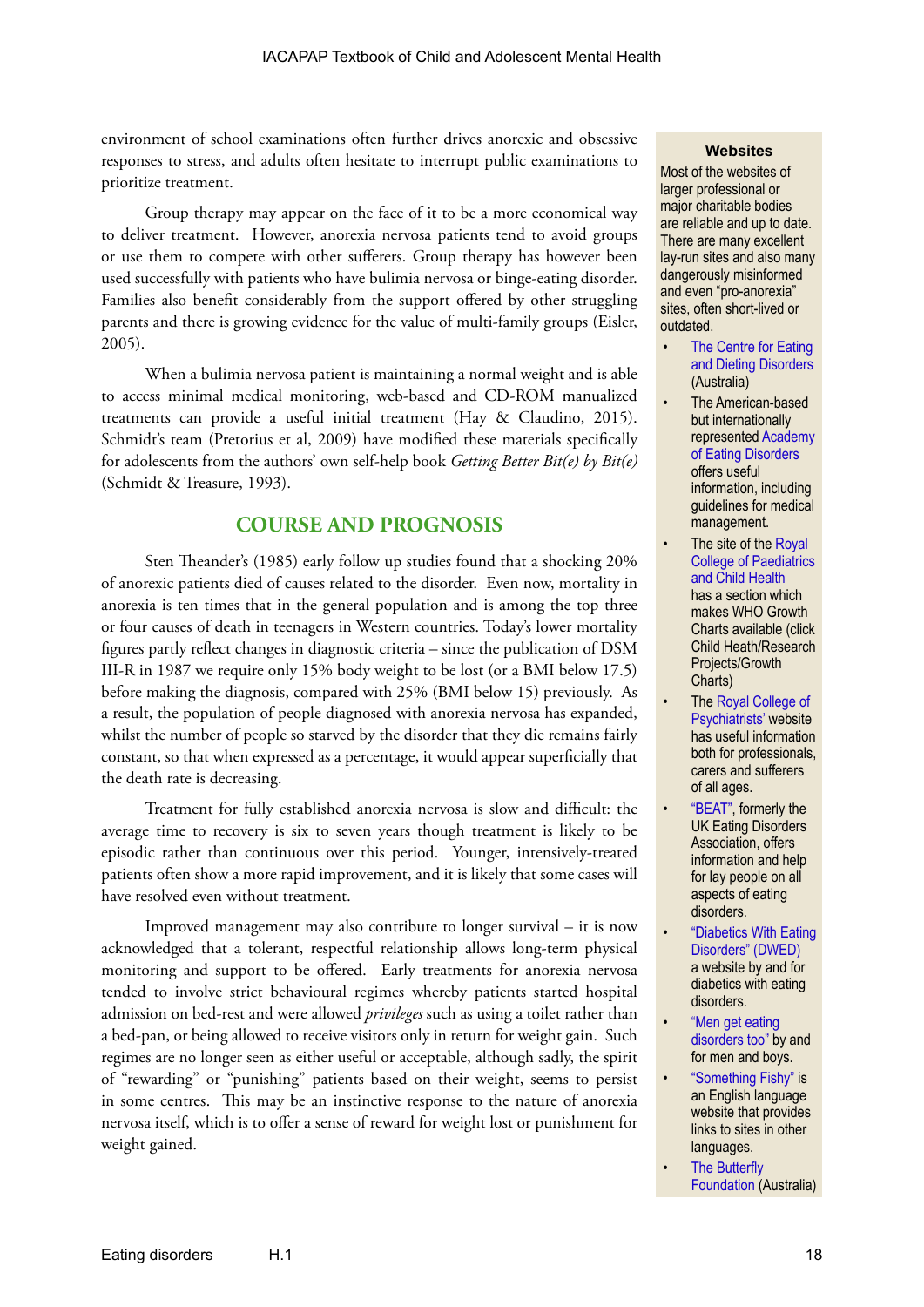#### IACAPAP Textbook of Child and Adolescent Mental Health

A significant minority of patients with anorexia nervosa fail to fully recover but these patients may at least be enabled to live valuable and tolerable lives. It is not possible to identify which patients will fall into this category whilst they are still in their teens, and young people should not be regarded as chronic sufferers until many years of treatment have passed.

Starvation and malnutrition from all causes reduce fertility. The minimum weight needed for menstruation and fertility varies between individuals. Young people with anorexia and their families often fear that fertility is irredeemably damaged by the disorder, when in fact with restoration of adequate weight and healthy eating patterns, fertility returns given time. Patients in their thirties and forties, with longstanding primary amenorrhoea have been shown to be ovulating normally after weight recovery.

Sadly, though, the death rate from anorexia nervosa is still high (Arcelus et al, 2011). The excess mortality is partly as a result of the physical damage associated with the illness and partly because of suicide. Some deaths may result from ambivalently-taken overdoses that would not have killed individuals with a healthy weight. Likewise, the effects of substance abuse are greatly amplified at low weight. In cold countries, the majority of deaths occur in the winter months when hypothermia and infections (including tuberculosis) account for many fatalities. The starved heart is especially vulnerable when over-exercised in cold temperatures. In hot countries dehydration and enteric infections are important risks. Patients who have induced vomiting can harm the gastrointestinal system, predisposing them to fatal perforation.

#### **Follow up**

In childhood and adolescence and when anorexia acutely threatens life we are obliged to take action, but if patients do not recover despite intensive efforts and are not at significant risk of death, the priority becomes to maintain useful contact and keep the door open for them to accept as much help as possible: medical monitoring, a listening ear, and keeping hope – and patients – alive (Hay et al, 2014). Recent studies show that recovery is still possible even twenty years after the onset of anorexia. Because of the age group affected and the time span involved, patients' care often involves many transitions, for instance, moving from children's services to adult clinics, leaving the relatively protected environment of school, leaving home, perhaps to take on challenging university courses or to work away from home, and thus further changes in health service care.

Transitions are peak times for relapse and decompensating. People with anorexia tend to see their illness as a coping strategy and even as a cherished identity so that professional energy is needed to either entice or, when necessary, coerce them into treatment. Unsurprisingly, many professionals experience anger and frustration at one time or another. However, there is much satisfaction when a young person with anorexia nervosa recovers and regains a positive sense of purpose and satisfaction in their lives. It should be emphasised that anorexia nervosa and other eating disorders are psychiatric disorders where complete and lasting recovery does occur.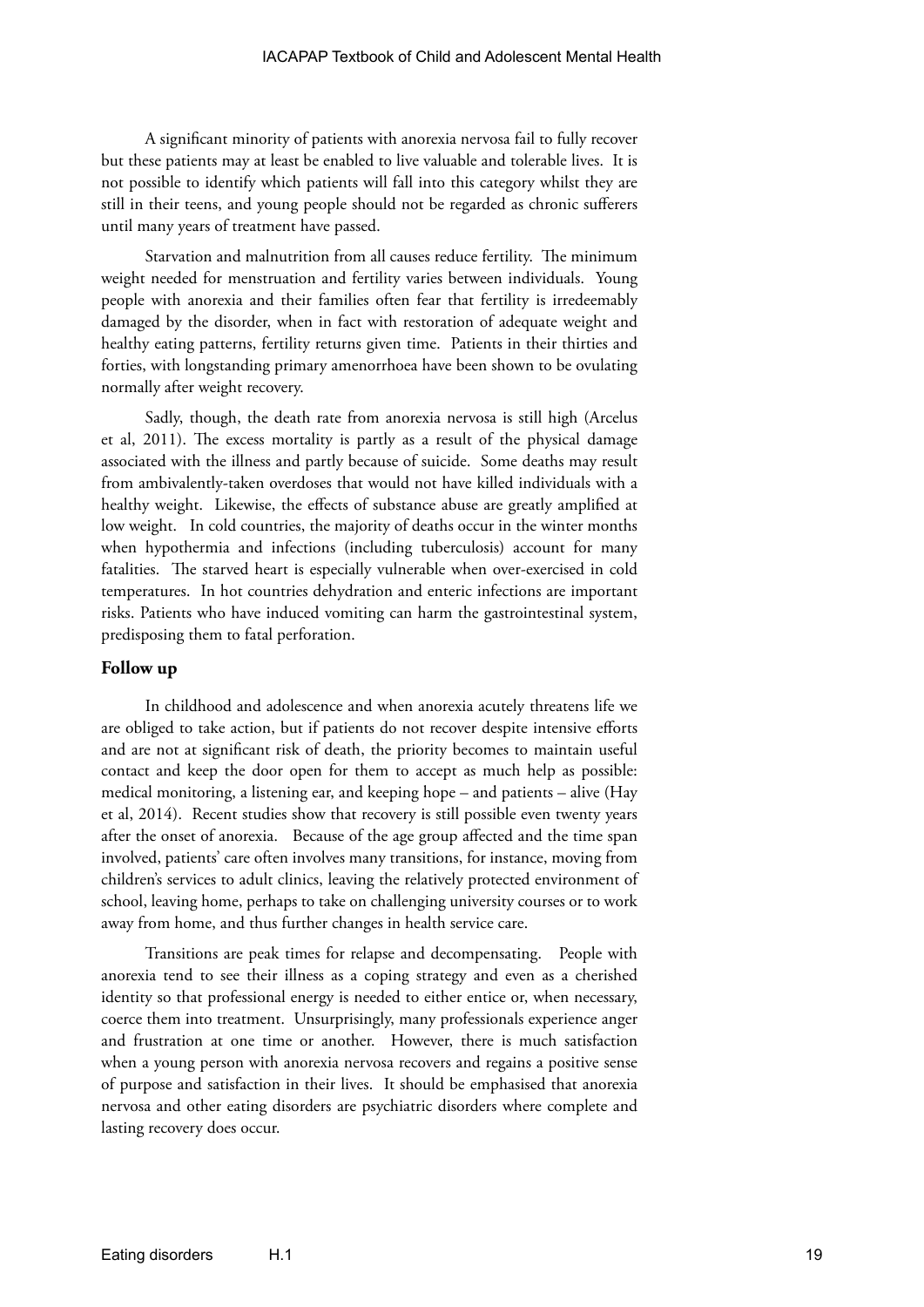#### **PREVENTION**

Prevention programs are typically conducted with groups of children or adolescents in school or clinic settings or with youth groups such as athletics clubs. Overall, the outcome of prevention programs has been mixed. Targeted programs show small to moderate effect sizes, whereas universal ones have been found to be largely ineffective. The most efficacious interventions focus on improving selfesteem, media literacy training and a specific approach, cognitive dissonance training individually or in groups (Stice et al, 2007). Some countries have introduced legislation to require a minimum BMI for fashion models and already some schools of dance require minimum as well as maximum BMI bands. It is too soon as yet to evaluate the preventative effects of such policies, but they give a sound message to the public.

Concern has been raised that anti-obesity campaigns may have the undesirable side-effect of promoting eating disorders in the vulnerable. It has been demonstrated, however, that thoughtfully delivered health promotion that examines healthy nutrition and exercise (rather than focussing on weight reduction) can actually protect against both obesity and body-image related eating disorders (Schwarz & Henderson, 2009).

# **BARRIERS TO THE IMPLEMENTATION OF CARE IN DEVELOPING COUNTRIES**

Until recently, traditional and ceremonial eating practices and family influences offered developing countries relative protection against the development of eating disorders, together with an ideal setting in which to treat those who have succumbed to the illness. The structured regular eating patterns of specialist units and the ethos that patients eat what is put in front of them without quibbling and with respect to people eating alongside them is very close to the traditional attitudes to eating that can keep humans healthy physically, psychologically and socially. The thin body image ideal has not been endorsed by non-Western cultures until lately and, even now, countries where AIDS is feared tend not to admire an emaciated body.

It is a sad irony that whilst disordered and obsessive body image values have been widely transmitted by TV, the Internet and other media, it is more difficult for health services to keep up with the harm. Although the treatment of eating disorders in young people does not need to rely on sophisticated or expensive medications, education and training in structured psychotherapies is equally – if not more – expensive. Bulimia nervosa and other eating disorders respond well to CBT delivered in self-help or guided self-help form, but there is evidence that in anorexia nervosa outcome relates more closely to the level of experience of the clinician than to any specific model of therapy (Hay et al, 2014). Anorexia nervosa, though devastating, is often hidden not only by sufferers but also by ashamed families, so that general clinicians are unlikely to build up expertise, whilst specialist centres are too expensive and too far geographically to serve much of the world's population.

In the final analysis it is the family – or surrogate family – which will need to come to the rescue of the child with anorexia nervosa. The style of parenting

Do you have questions? Comments?

[Click here to go to the](https://www.facebook.com/pages/IACAPAP-Textbook-of-Child-and-Adolescent-Mental-Health/249690448525378)  Textbook's Facebook page to share your views about the chapter with other readers, question the authors or editor and make comments.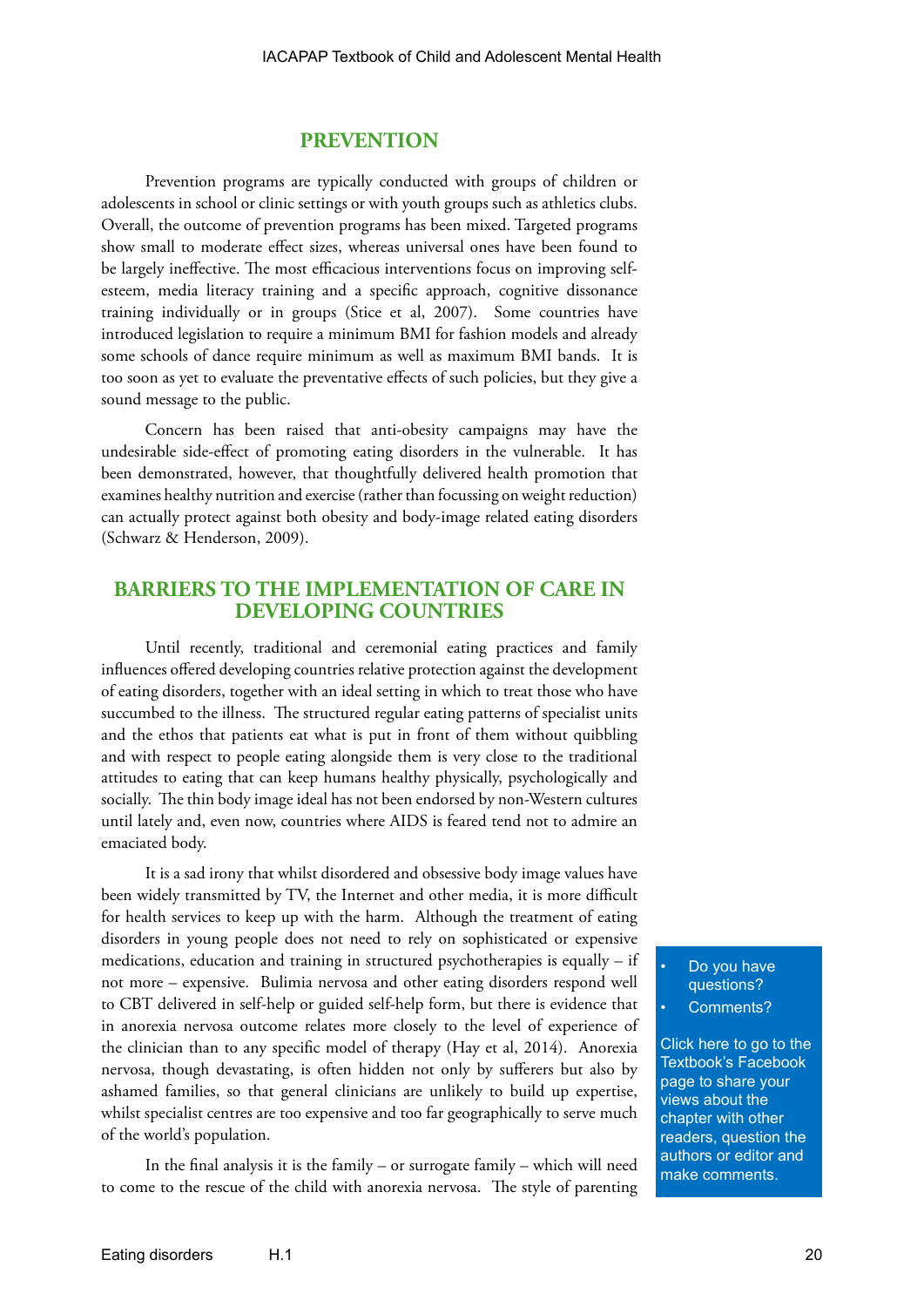required can seem counter-intuitive to western middle-class families and may also be counter-intuitive to families afflicted by the same obsessionality as the affected child. However, family based treatment is both manualized and described in a lay paperback so that it is accessible to all English speaking literate families (Lock et al, 2001; Lock & Le Grange, 2005). Rather than the cause of eating disorders modern research has demonstrated that families are the most likely source of recovery.

# **REFERENCES**

- American Psychiatric Association (2013) *Diagnostic and Statistical Manual of Mental Disorders,* 5th edition. Washington, DC: American Psychiatric Association.
- Arcelus J, Mitchell AJ, Wales J, et al (2011) Mortality rates in patients with anorexia nervosa and other eating disorders: A meta-analysis of 36 studies. *Archives of General Psychiatry* 68:724–731.
- Blake Woodside D (2003) Culture as a defining aspect of the epidemiology and aetiology of eating disorders. In Maj M, Halmi K, Lopez-Ibor JJ et al (eds) *Eating Disorders*. Chichester: Wiley, pp114-116.
- Bruch H (1978) *The Golden Cage: the Enigma of Anorexia Nervosa.* Cambridge: Harvard University Press.
- Couturier J, Lock J (2007) A review of medication use for children and adolescents with eating disorders. *Journal of the Canadian Academy of Child & Adolescent Psychiatry*, 16:173-176.
- Eisler I (2005) The empirical and theoretical base of family therapy and multiple family day therapy for adolescent anorexia nervosa. *Journal of Family Therapy*, 27:104- 131.
- Fairburn CG (2009) *Cognitive Behavior Therapy and Eating Disorders.* New York: Guilford Press*.*
- Fairburn CG, Beglin SJ (1994) Assessment of eating disorders: interview or self-report questionnaire? *International Journal of Eating Disorders,* 16:363-370.
- Fairburn CG, Norman PA, Welch SL et al (1995) A prospective study of outcome in bulimia nervosa and the longterm effects of three psychological treatments. *Archives of General Psychiatry,* 52:304-312.
- Freeman C, Henderson M (1987) A self-rating scale for bulimia. The 'BITE'. *British Journal of Psychiatry*, 150:18-24.
- Garner DM (2004) *Eating Disorders Inventory-3*. Odessa, FL: Psychological Assessment Resources.
- Geller J (2005) What a motivational approach is and what a motivational approach isn't: reflections and responses. *European Eating Disorders Review*, 10:155-160.
- Giedd JN (2008) The teen brain: insights from neuroimaging. *Journal of Adolescent Health*, 42:335-343.
- Gillberg C, Råstam M (1992) Do some cases of anorexia nervosa reflect underlying autistic-like conditions? *Behavioural Neurology,* 5:27-32.
- Gowers SG, Clark A, Roberts C et al (2007). Clinical effectiveness of treatments for anorexia nervosa in adolescents. Randomised controlled trial. *British Journal of Psychiatry*, 191:427-435.
- Gull WW (1874) Apepsia hysterica, anorexia hysterical. *Clinical Society's Transactions*, vii:22.
- Hay PJ, Claudino AM (2015) Bulimia nervosa: online interventions. *BMJ Clinical Evidence*. Mar 4. pii: 1009.
- Hay PJ, Buttner P, Mond JM et al (2012) A community-based study of enduring eating features in young women. *Nutrients* May 2012, 4(5).
- Hay P, Chinn D, Forbes D et al (2014) Royal Australian and New Zealand College of Psychiatrists clinical practice guidelines for the treatment of eating disorders. *Australian and New Zealand Journal of Psychiatry*. 48:977-1008.
- Kessler RC, Berglund PA, Chiu WTet al(2013) The prevalence and correlates of binge eating disorder in the World Health Organization World Mental Health Surveys. *Biological Psychiatry.* 73:904-914.
- Keys A, Brozek J, Henschel A et al (1950) *The Biology of Human Starvation*. Minneapolis: University of Minnesota Press.
- Kiezebrink K, Campbell D, Mann E et al (2009) Similarities and differences between excessive exercising anorexia nervosa patients compared with DSM-IV defined anorexia nervosa subtypes. *Eating and Weight Disorders, 14:*e199-e204.
- Lasègue E-C (1873). On hysterical anorexia, *Medical Times and Gazette* (September 6, 1873), pp265-266 [original French report in *Archives Générales de Médicine* (April 1873), quoted in Brumberg JJ, *Fasting Girls*, Cambridge, Mas: Harward Univrsity Press, p129].
- Lock J, Le Grange D, Agras WS et al (2001). *A Treatment Manual for Anorexia Nervosa: A Family-Based Approach.* New York: Guilford.
- Lock J, Le Grange D (2005). *Help Your Teenager Beat an Eating Disorder*. New York: Guilford.
- Madden S, Morris A, Zurynski YA et al. (2009) Burden of eating disorders in 5–13-year-old children in Australia. *The Medical Journal of Australia* 190: 410–414.